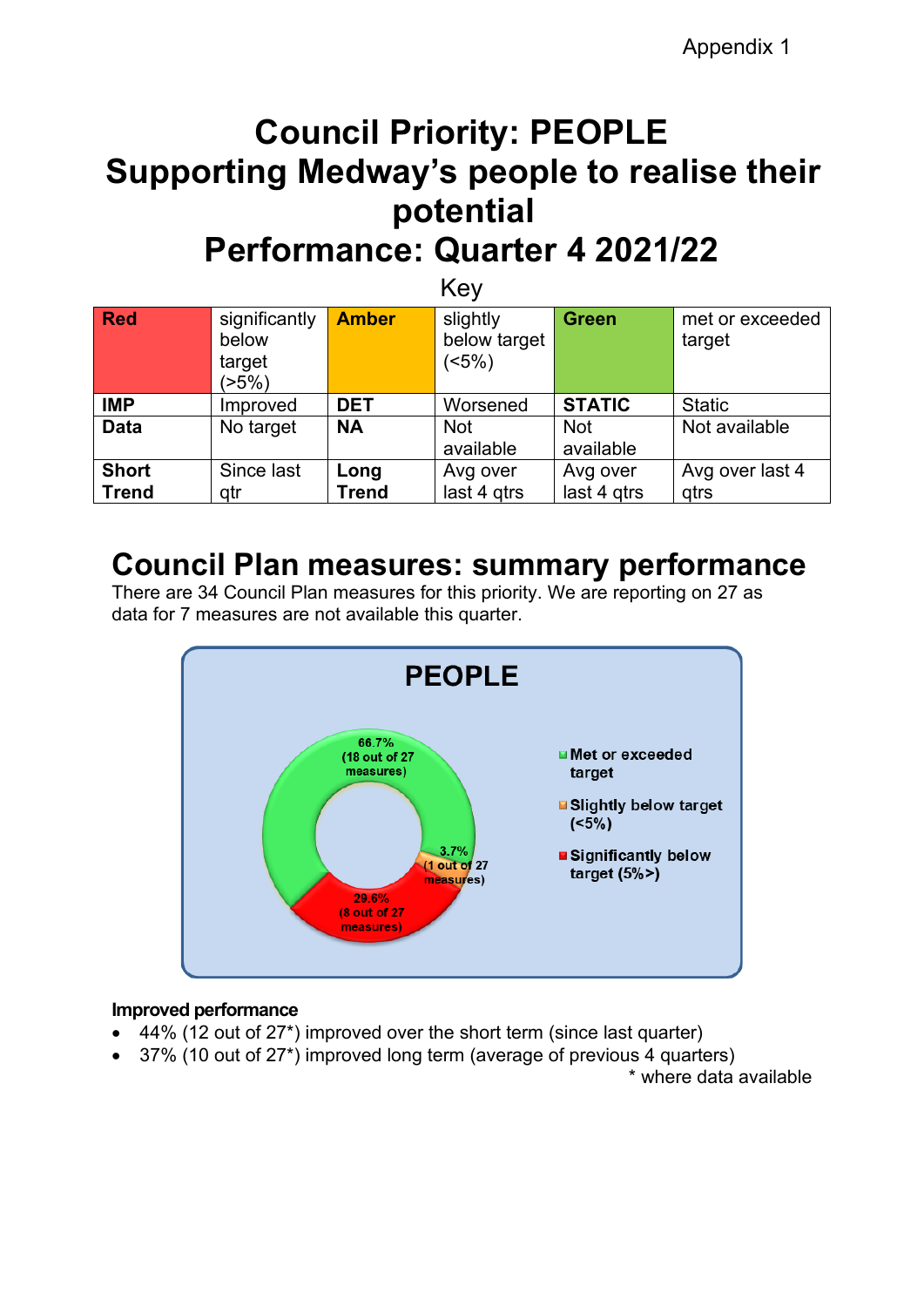# **Measures in target (green)**

| Code                              | <b>Status</b> | <b>Measure</b>                                                                                                                                                                 | <b>Short</b><br><b>Trend</b> | Long<br><b>Trend</b> |
|-----------------------------------|---------------|--------------------------------------------------------------------------------------------------------------------------------------------------------------------------------|------------------------------|----------------------|
| <b>PH13</b>                       | <b>Green</b>  | Rate per 100,000 of self-reported 4<br>week smoking quitters aged 16 or<br>over<br>(Q3 2021/22)                                                                                | <b>IMP</b>                   | <b>DET</b>           |
| <b>PH23</b>                       | <b>Green</b>  | Dementia friendly settings                                                                                                                                                     | <b>IMP</b>                   | <b>IMP</b>           |
| A <sub>1</sub>                    | <b>Green</b>  | The average number of days (over<br>the last 36 months) between a child<br>entering care and moving in with<br>adoptive family                                                 | <b>IMP</b>                   | <b>IMP</b>           |
| <b>CSC0004</b>                    | <b>Green</b>  | Number of LAC per 10,000 children                                                                                                                                              | <b>DET</b>                   | <b>IMP</b>           |
| <b>CSC0006</b>                    | <b>Green</b>  | Number of CP per 10,000 children                                                                                                                                               | <b>DET</b>                   | <b>DET</b>           |
| ILAC1                             | <b>Green</b>  | Average Caseloads in Assessment<br>teams                                                                                                                                       | <b>DET</b>                   | <b>DET</b>           |
| ILAC <sub>2</sub>                 | <b>Green</b>  | <b>Average Caseloads in Post</b><br><b>Assessment teams</b>                                                                                                                    | <b>IMP</b>                   | <b>DET</b>           |
| ILAC <sub>5</sub>                 | <b>Green</b>  | % of children with long-term fostering<br>as a plan, where the child, carer and<br>service have agreed for the<br>placement to last until the child is<br>ready to leave care. | <b>STATIC</b>                | <b>IMP</b>           |
| ILAC6                             | <b>Green</b>  | Rate of open CIN cases per 10,000                                                                                                                                              | <b>IMP</b>                   | <b>IMP</b>           |
| <b>PH16</b>                       | <b>Green</b>  | Smoking at time of delivery<br>(Q3 2021/22)                                                                                                                                    | <b>IMP</b>                   | <b>IMP</b>           |
| <b>ASCOF</b><br>1C(2i)            | <b>Green</b>  | Percentage of clients receiving a<br>direct payment for their social care<br>service                                                                                           | <b>IMP</b>                   | <b>IMP</b>           |
| <b>ASCOF 1G</b><br>(n)            | <b>Green</b>  | Proportion of adults with a primary<br>support reason of learning disability<br>support who live in their own home or<br>with their family                                     | <b>IMP</b>                   | <b>IMP</b>           |
| <b>ASCOF</b><br>2A(2)             | <b>Green</b>  | Permanent admissions to care<br>homes, per $100,000$ pop $-65+$<br>(2021/22 annual)                                                                                            | <b>DET</b>                   | <b>DET</b>           |
| <b>CA13</b>                       | <b>Green</b>  | The percentage of children<br>permanently excluded from school<br>(upheld only)                                                                                                | <b>DET</b>                   | <b>DET</b>           |
| <b>CASEIKS4</b><br><b>Ofsted</b>  | <b>Green</b>  | The percentage of secondary sector<br>schools in Medway judged to be<br>good or better                                                                                         | <b>STATIC</b>                | <b>STATIC</b>        |
| <b>CASEISPEC</b><br><b>Ofsted</b> | <b>Green</b>  | The percentage of special schools in<br>Medway judged to be good or better                                                                                                     | <b>STATIC</b>                | <b>STATIC</b>        |
| <b>OfstedPrim</b><br>Mnt          | <b>Green</b>  | The percentage of Maintained<br>primary schools in Medway judged to<br>be good or better                                                                                       | <b>STATIC</b>                | <b>STATIC</b>        |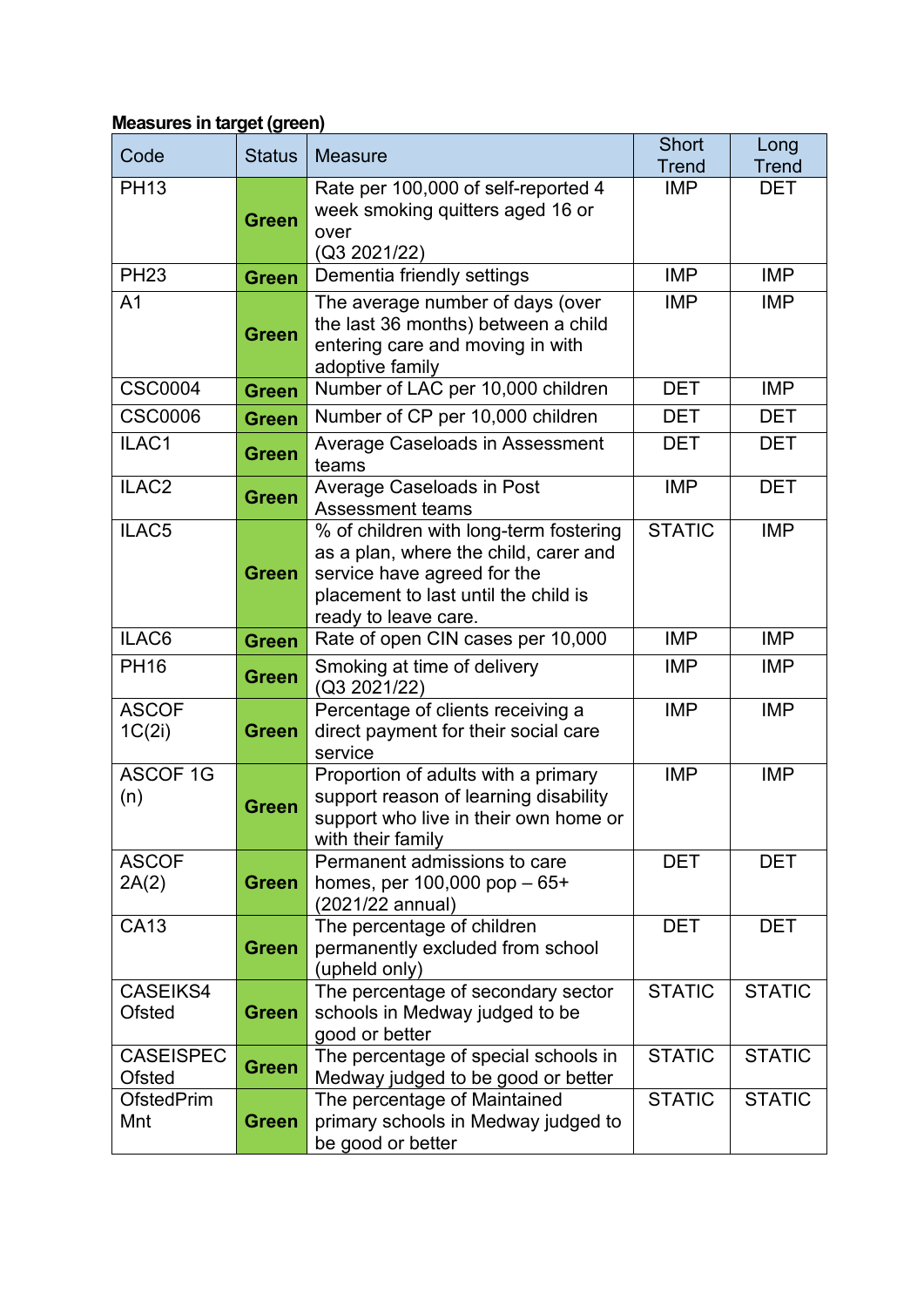| Code     | Status <sup>1</sup> | Measure                                                                              | Short<br>Trend | Long<br><b>Trend</b> |
|----------|---------------------|--------------------------------------------------------------------------------------|----------------|----------------------|
| SE2 OEPr | Green               | The percentage of primary sector<br>schools in Medway judged to be<br>good or better | <b>DET</b>     | <b>DET</b>           |

# **Measures slightly below target (amber)**

| Code      | <b>Status</b> | Measure                                        | <b>Short</b><br>Trend | Long<br>Trend |
|-----------|---------------|------------------------------------------------|-----------------------|---------------|
| ASCGBT001 | <b>Amber</b>  | % of Long-term packages that are<br>placements | <b>STATIC</b>         | DET           |

# **Measures significantly below target (red)**

| Code                  | <b>Status</b> | <b>Measure</b>                                                                                                                   | <b>Short</b>  | Long         |
|-----------------------|---------------|----------------------------------------------------------------------------------------------------------------------------------|---------------|--------------|
|                       |               |                                                                                                                                  | <b>Trend</b>  | <b>Trend</b> |
| <b>PH14</b>           | <b>Red</b>    | Excess weight in 4-5-year-olds<br>(2020/21 annual)                                                                               | <b>DET</b>    | <b>DET</b>   |
| <b>PH15</b>           | <b>Red</b>    | Excess weight in 10-11-year-olds<br>(2020/21 annual)                                                                             | <b>DET</b>    | <b>DET</b>   |
| <b>PH17</b>           | <b>Red</b>    | <b>Breastfeeding initiation</b>                                                                                                  | <b>IMP</b>    | <b>DET</b>   |
| ILAC <sub>3</sub>     | <b>Red</b>    | Completed initial child and family<br>assessments which started as S47,<br>where the child was visited within 1<br>working day.  | <b>IMP</b>    | <b>DET</b>   |
| ILAC4                 | <b>Red</b>    | Completed initial child and family<br>assessments which started as S17,<br>where the child was visited within 5<br>working days. | <b>STATIC</b> | <b>DET</b>   |
| ILAC7                 | <b>Red</b>    | The percentage of CSC Audits<br>graded good or outstanding                                                                       | <b>DET</b>    | <b>DET</b>   |
| <b>ASCOF</b><br>2A(1) | <b>Red</b>    | Permanent admissions to care<br>homes per $100,000$ pop $-18-64$<br>(2021/22 annual)                                             | <b>IMP</b>    | <b>IMP</b>   |
| EDU3(b)               | <b>Red</b>    | The percentage of children who were<br>persistently absent from school                                                           | <b>IMP</b>    | <b>IMP</b>   |

# **Measures not available this quarter**

| Code                    | <b>Status</b> | <b>Measure</b>                                                                                                                                           | <b>Short</b><br><b>Trend</b> | Long<br><b>Trend</b> |
|-------------------------|---------------|----------------------------------------------------------------------------------------------------------------------------------------------------------|------------------------------|----------------------|
| PH <sub>8</sub>         | <b>NA</b>     | Percentage of children and young<br>people achieving a lifestyle<br>improvement as a result of<br>completing a young people weight<br>management service | <b>NA</b>                    | <b>NA</b>            |
| N <sub>23</sub>         | <b>NA</b>     | % children social work substantive<br>posts not filled by permanent social<br>workers                                                                    | <b>NA</b>                    | <b>NA</b>            |
| <b>CASEIEYFS</b><br>Gap | <b>NA</b>     | Percentage achievement gap at<br><b>Early Years Foundation Stage</b>                                                                                     | <b>NA</b>                    | <b>NA</b>            |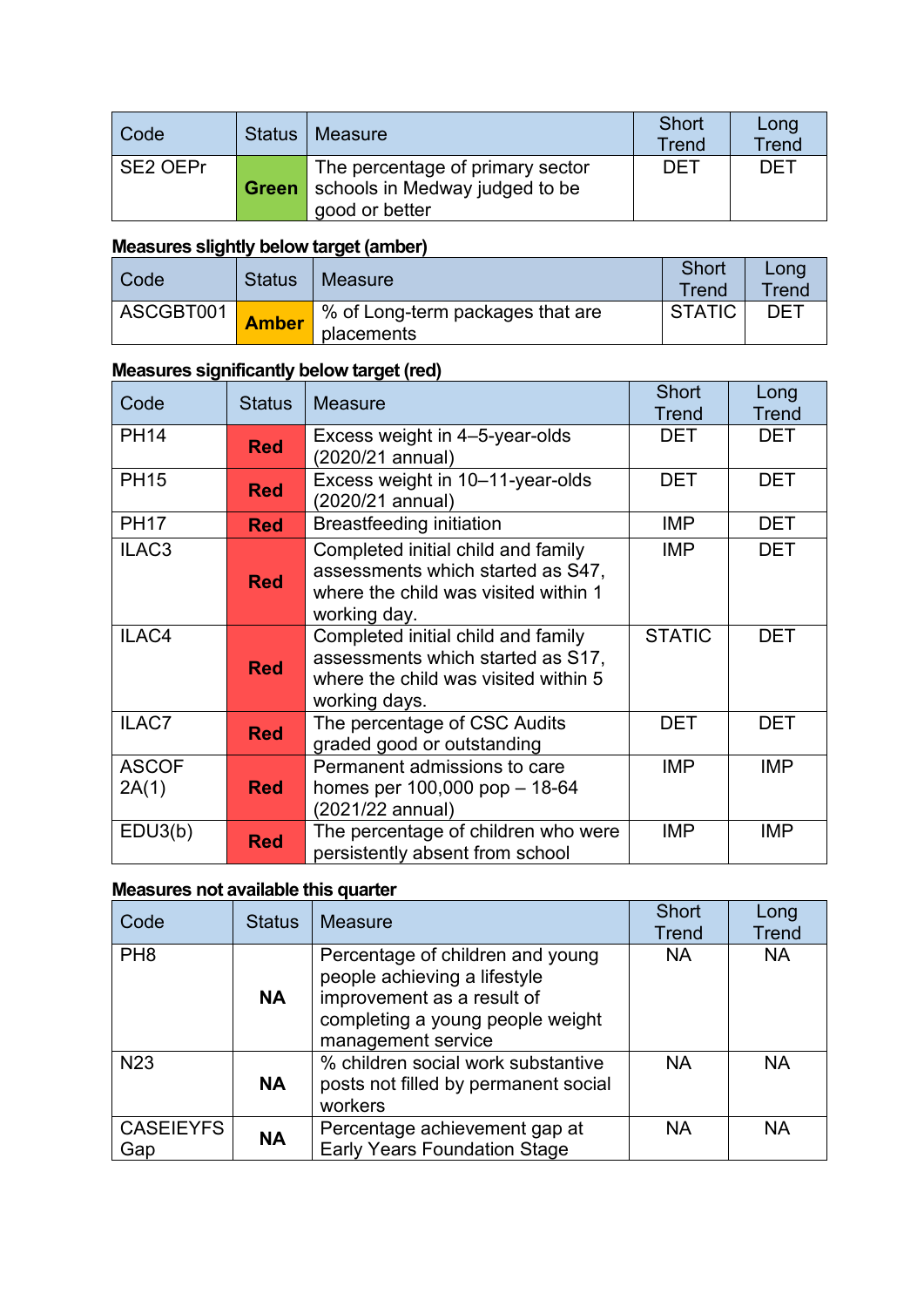|                    |           | Profile between the lowest attaining<br>20 % of children and the mean<br>(2019/20 academic year)                                                                                   |           |           |
|--------------------|-----------|------------------------------------------------------------------------------------------------------------------------------------------------------------------------------------|-----------|-----------|
| <b>ASCOF 2Cii</b>  | <b>NA</b> | Delayed transfers of care from<br>hospital and those which are<br>attributable to adult social care, per<br>100,000 population                                                     | <b>NA</b> | <b>NA</b> |
| SE KS <sub>2</sub> | <b>NA</b> | The percentage of children who<br>achieve the required standard or<br>above in Reading, Writing and<br>Mathematics at KS2<br>(2020/21 annual)                                      | <b>NA</b> | <b>NA</b> |
| <b>SE KS2Mnt</b>   | <b>NA</b> | The percentage of children who<br>achieve the required standard or<br>above in Reading, Writing and<br>Mathematics at KS2 in Maintained<br><b>Schools Only</b><br>(2020/21 annual) | <b>NA</b> | <b>NA</b> |
| SEKS4A8            | <b>NA</b> | Average attainment 8 score<br>(2020/21 annual)                                                                                                                                     | NA.       | <b>NA</b> |

# **Strategic Risks**

The quarter 4 21/22 strategic risk register is attached at Appendix 5. The register shows all strategic risks together with mitigation in place to minimise impact and likelihood. The risks pertaining solely to this council priority are shown below (full details in Appendix 5).

| <b>Reference</b> | <b>Risk</b><br><b>Register</b><br>Page<br>(app 5) | <b>Risk</b>                                                                        | <b>Owner</b>                                                                        | <b>Current</b><br>residual<br>risk<br>score | L-<br>likelihood<br>I-impact      |
|------------------|---------------------------------------------------|------------------------------------------------------------------------------------|-------------------------------------------------------------------------------------|---------------------------------------------|-----------------------------------|
| SR09A            | 15                                                | Meeting the<br>needs of<br><b>Older People</b><br>and Working<br><b>Age Adults</b> | <b>Director</b><br>of People<br>Children<br>and<br><b>Adults</b><br><b>Services</b> | BII                                         | $L - high$<br>$I - major$         |
| SR09B            | 21                                                | Failure to<br>meet the<br>needs of<br>children and<br>young<br>people              | <b>Director</b><br>of People<br>Children<br>and<br><b>Adults</b><br><b>Services</b> | BII                                         | $L - high$<br>$I - major$         |
| <b>SR26</b>      | 35                                                | Non-delivery<br>of Children's<br><b>Services</b><br>Improvement                    | <b>Director</b><br>of People<br>Children<br>and                                     | H                                           | significant<br><del>– major</del> |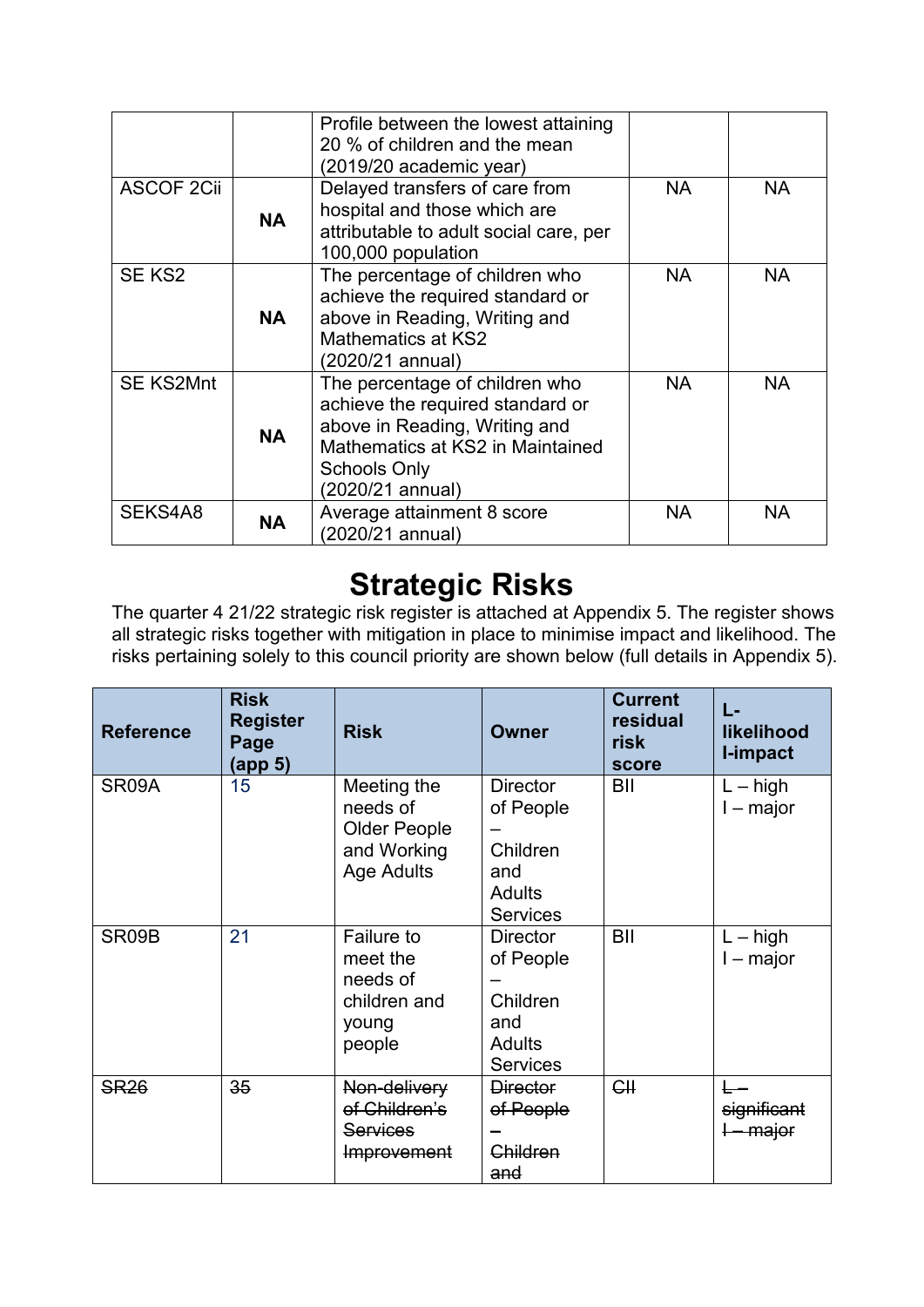| <b>Reference</b> | <b>Risk</b><br><b>Register</b><br>Page<br>(app <sub>5</sub> ) | <b>Risk</b>                                                                                                  | Owner                                                           | <b>Current</b><br>residual<br><b>risk</b><br>score | L-<br>likelihood<br>I-impact |
|------------------|---------------------------------------------------------------|--------------------------------------------------------------------------------------------------------------|-----------------------------------------------------------------|----------------------------------------------------|------------------------------|
|                  |                                                               |                                                                                                              | <b>Adults</b>                                                   |                                                    |                              |
|                  |                                                               |                                                                                                              | <b>Services</b>                                                 |                                                    |                              |
| <b>SR39</b>      | 62                                                            | Financial<br><b>Pressures</b><br>on SEN<br><b>Budgets</b>                                                    | Assistant<br><b>Director</b><br>Education<br>and<br><b>SEND</b> | BII                                                | $L - high$<br>$I - major$    |
| <b>SR52</b>      | 90                                                            | A new<br>severe<br>pandemic,<br>e.g. flu,<br>Covid-xx,<br>MERS or<br>other, more<br>serious than<br>Covid-19 | <b>Director</b><br>of Public<br>Health                          | B <sup>1</sup>                                     | high<br>catastrophic         |

The following risks pertain to all priorities:

| <b>Reference</b> | <b>Risk</b><br><b>Registe</b><br>r Page<br>(app <sub>5</sub> ) | <b>Risk</b>                                         | <b>Owner</b>                                                                                 | <b>Curre</b><br>nt<br>residu<br>al risk<br>score | L-likelihood<br>I-impact               |
|------------------|----------------------------------------------------------------|-----------------------------------------------------|----------------------------------------------------------------------------------------------|--------------------------------------------------|----------------------------------------|
| SR03B            | $\overline{4}$                                                 | <b>Finances</b>                                     | Chief<br>Operatin<br>g Officer                                                               | Al                                               | $L - \text{very high}$<br>catastrophic |
| <b>SR46</b>      | 9                                                              | Medway's<br>Economic<br>Recovery<br>from<br>Covid19 | Assistan<br>t<br><b>Director</b><br>Regener<br>ation                                         | BII                                              | $L - h$ igh<br>$I$ – major             |
| <b>SR32</b>      | 39                                                             | Data and<br>information                             | <b>Director</b><br>οf<br>People,<br>Assistan<br><b>Director</b><br>Legal &<br>Governa<br>nce | CII                                              | $L$ – significant<br>$l$ – major       |
| <b>SR36</b>      | 46                                                             | Alternative<br>service<br>delivery<br>models        | Assistant<br><b>Director</b><br>Regenerati<br>on, Chief<br>Operating                         | <b>BIII</b>                                      | $L - high$<br>I - moderate             |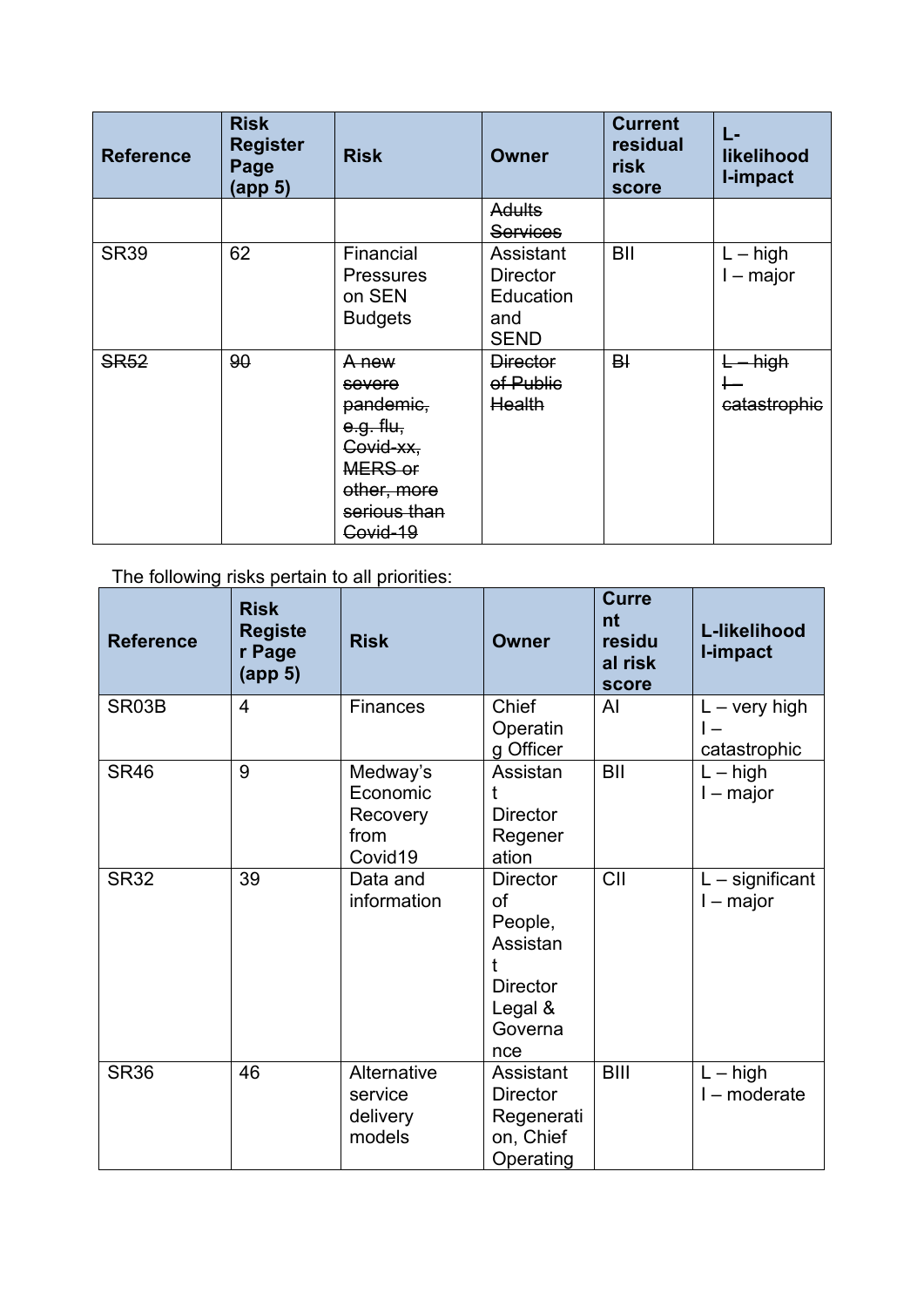| <b>Reference</b> | <b>Risk</b><br><b>Registe</b><br>r Page<br>(app <sub>5</sub> ) | <b>Risk</b>                                                   | <b>Owner</b>                                                                                             | <b>Curre</b><br>nt<br>residu<br>al risk<br>score | L-likelihood<br>I-impact               |
|------------------|----------------------------------------------------------------|---------------------------------------------------------------|----------------------------------------------------------------------------------------------------------|--------------------------------------------------|----------------------------------------|
|                  |                                                                |                                                               | Officer                                                                                                  |                                                  |                                        |
| <b>SR37</b>      | 52                                                             | Cyber<br>Security                                             | Chief<br>Operatin<br>g Officer                                                                           | Al                                               | $L - \text{very high}$<br>catastrophic |
| <b>SR02</b>      | 65                                                             | <b>Business</b><br>continuity<br>and<br>emergency<br>planning | Director of<br>Place and<br>Deputy<br><b>Chief</b><br>Executive,<br><b>Chief</b><br>Operating<br>Officer | <b>DII</b>                                       | $L - low$<br>$I - major$               |
| <b>SR49</b>      | 81                                                             | Income<br>Reduction<br>due to<br>Covid19                      | <b>Chief</b><br>Operatin<br>g Officer                                                                    | CII                                              | $L$ – significant<br>I – major         |

# **Council Plan Outcome: Healthy and active communities**

# **Programme: Improving everyone's health and reducing inequalities**

# **Council Plan measures**

**PH13 Rate per 100,000 of self-reported 4 week smoking quitters aged 16 or over**

| Quarter                   | Target | Value | <b>Status</b> | Aim to          | Short<br><b>Trend</b> | Long<br><b>Trend</b> |
|---------------------------|--------|-------|---------------|-----------------|-----------------------|----------------------|
| Q <sub>3</sub><br>2021/22 | 204    | 260   | <b>Green</b>  | <b>Maximise</b> | <b>IMP</b>            | DET                  |
| Q <sub>2</sub><br>2021/22 | 136    | 182   | <b>Green</b>  | Maximise        | <b>IMP</b>            | <b>IMP</b>           |

# **Comments**

To the end of Q3, there have been 1,076 quit attempts, providing a 53% success rate. The national data return for Q2 and Q3 have not been completed due to a change in the reporting process and submission is not yet possible. The core team has been offering face-to-face delivery of services since June 2021. Pregnancy, GP and pharmacy services have now returned to some face-to-face delivery, although telephone support remains predominant across all project areas. Quit attempts being supported by face-to-face intervention are being carbon monoxide (CO) monitored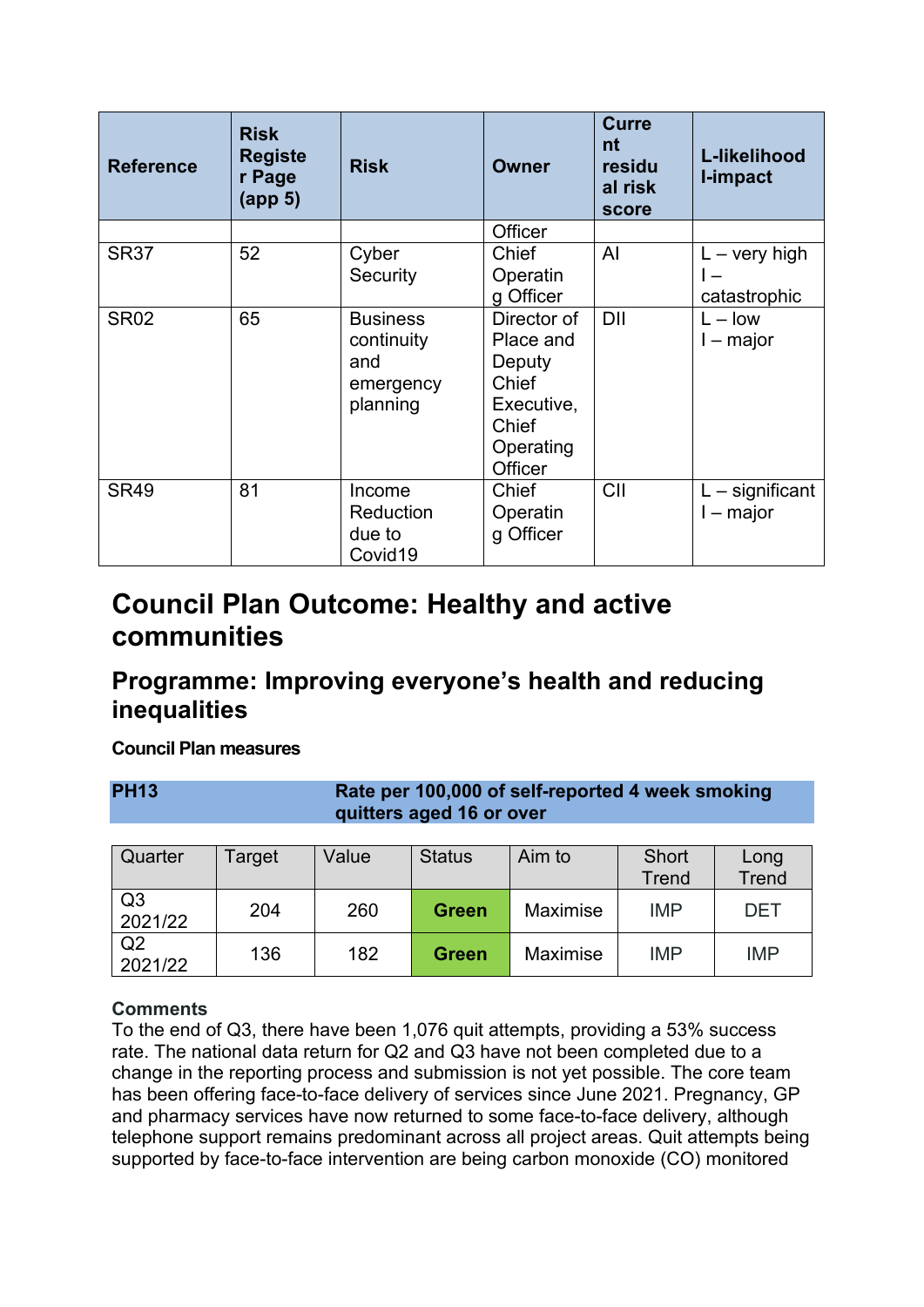as per the Nation Centre for Smoking Cessation Training (NCSCT) guidance and currently 8% of all quits are CO verified. This reduced during Q3 as face-to-face delivery was temporarily paused due to an increase in Covid-19 cases.

Due to the Covid-19 booster vaccination programme, both GP and pharmacy project areas have seen a drop in sign-ups during Q3 as they were guided to prioritise the vaccination programme over any enhanced or commissioned services. Project officers continue to support both GPs and pharmacies to refer into the core team where it is not possible for them to resume service themselves. This has included supporting some surgeries to send text messages to patients who are identified as smokers on the Quality and Outcomes Framework (QOF) register.

Varenicline, which was a key pharmaceutical offer for stop smoking support, remains out of circulation and has therefore not been available throughout Q3. Many clients have had success with Varenicline in the past, and this situation has had an impact on some clients' confidence and readiness to quit. However, the team continues to follow NCSCT guidance and supports clients to choose alternative options which will work for them.

Outreach work has continued throughout Q3 and there has been engagement and referrals from a housing association, the military, and schools.

| <b>PH14</b> | <b>Excess weight in 4-5 year olds</b> |
|-------------|---------------------------------------|
|-------------|---------------------------------------|

| Annual  | Target | Value | <b>Status</b> | Aim to          | Short | Long       |
|---------|--------|-------|---------------|-----------------|-------|------------|
|         |        |       |               |                 | Trend | Trend      |
| 2020/21 | 22.4%  | 31.5% | <b>Red</b>    | Minimise        | DET   | <b>DET</b> |
| 2019/20 | 22.4%  | 25.5% | <b>Red</b>    | <b>Minimise</b> | DET   | DET        |

# **Comments**

The National Child Measurement Programme (NCMP) data was released for England in November 2021, and the Medway data was published in January 2022. Medway was one of the only areas in the country that achieved a high enough uptake for their Reception Year and Year 6 data to be published. The rate for Reception Year has risen significantly in the last six months, both nationally and locally. The data collection was concluded in June 2021, so will cover the impact of the various lockdown periods.

| <b>PH15</b> | <b>Excess weight in 10-11 year olds</b> |  |
|-------------|-----------------------------------------|--|
|             |                                         |  |

| Annual  | Target | Value | <b>Status</b> | Aim to          | Short<br>Trend | Long<br>Trend |
|---------|--------|-------|---------------|-----------------|----------------|---------------|
|         |        |       |               |                 |                |               |
| 2020/21 | 34%    | 44.2% | <b>Red</b>    | <b>Minimise</b> | DET            | <b>DET</b>    |
| 2019/20 | 34%    | 36.9% | <b>Red</b>    | <b>Minimise</b> | <b>DET</b>     | DET           |

#### **Comments**

The National Child Measurement Programme (NCMP) data was released for England in November 2021, and the Medway data was published in January 2022. Medway was one of the only areas in the country that achieved a high enough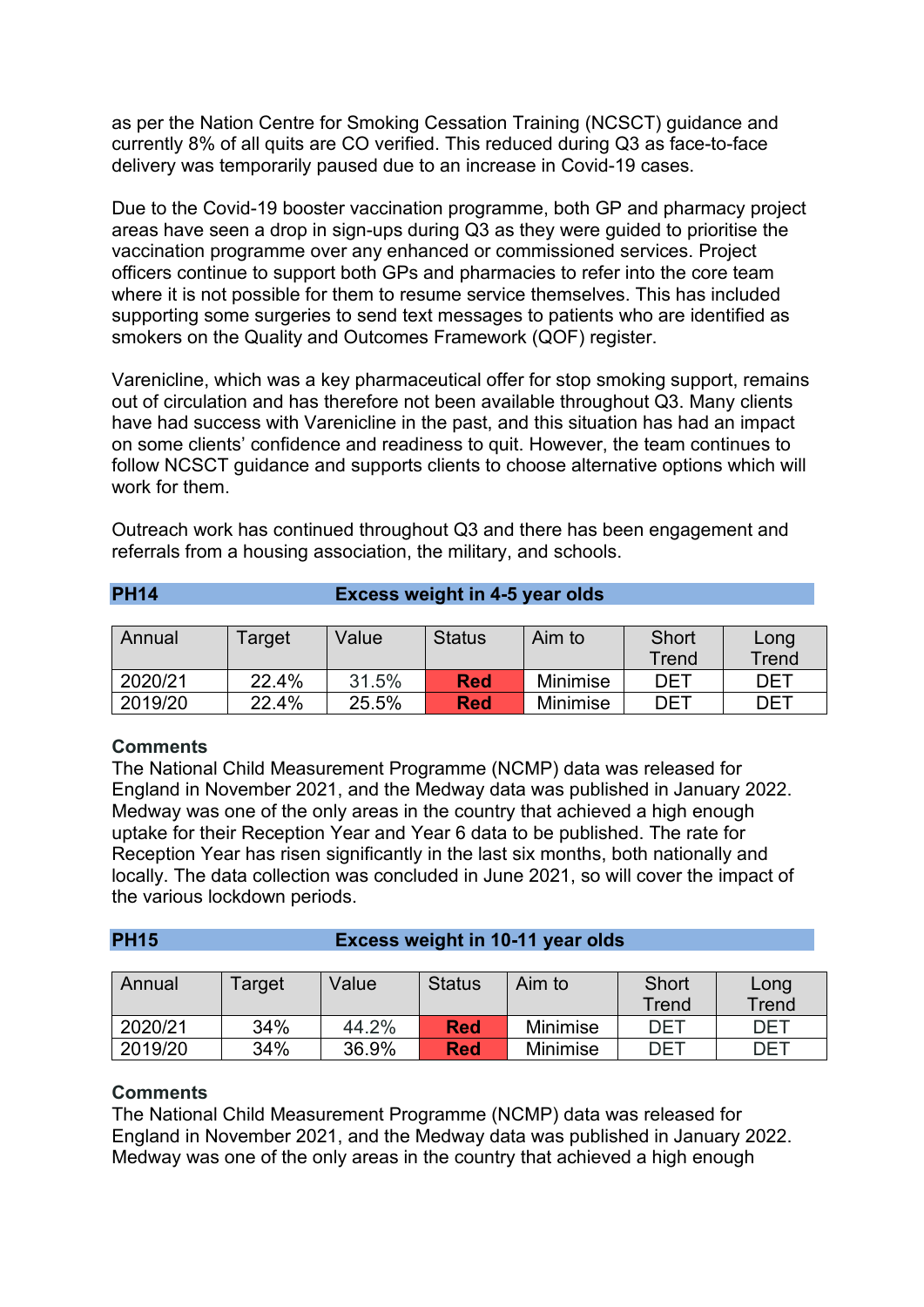uptake for their Reception Year and Year 6 data to be published. The rate for Year 6 has risen significantly in the last six months, both nationally and locally. The data collection was concluded in June 2021, so will cover the impact of the various lockdown periods.

| Quarter                   | Target | Value  | <b>Status</b> | Aim to   | Short<br>Trend | Long<br><b>Trend</b> |
|---------------------------|--------|--------|---------------|----------|----------------|----------------------|
| Q4<br>2021/22             | 70%    | 66.3%  | <b>Red</b>    | Maximise | <b>IMP</b>     | <b>DET</b>           |
| Q <sub>3</sub><br>2021/22 | 70%    | 64.42% | <b>Red</b>    | Maximise | DET            | <b>DET</b>           |

# **PH17 Breastfeeding initiation**

# **Comments**

Breastfeeding initiation acts as the indicator for an infant's first feed and is recorded by the maternity services staff. Breastfeeding is important for the baby and the mother's health. The most recent quarters rate shows a rate of 66.3%, which although is above last quarter's rate, is below our target of 70%. Maternity and other antenatal services have been heavily affected by staffing shortages and Covid-19 safety measures in Medway Maritime Hospital.

#### **PH23 Dementia friendly settings**

| Quarter                   | Target | Value | <b>Status</b> | Aim to          | <b>Short</b><br><b>Trend</b> | Long<br><b>Trend</b> |
|---------------------------|--------|-------|---------------|-----------------|------------------------------|----------------------|
| Q4<br>2021/22             |        | 6     | Green         | Maximise        | <b>IMP</b>                   | <b>IMP</b>           |
| Q <sub>3</sub><br>2021/22 | 4      | 5     | <b>Green</b>  | <b>Maximise</b> | <b>IMP</b>                   | <b>IMP</b>           |

# **Comments**

One organisation has completed the 'working towards dementia friendly' criteria in Q4. This was the result of an individual on the Non-Visible Disability (NVDi) Mid Kent college course taking the work back to their parent organisation, making them more compliant with working towards a dementia friendly status. The Alzheimer's Society champions processes have changed this quarter which may impact on future capacity to sign off premises as meeting the standard. This will be assessed at a future Dementia Actions Alliance.

# **PH8 Percentage of children and young people achieving a lifestyle improvement as a result of completing a young people weight management service**

| Quarter       | Target | Value                    | <b>Status</b> | Aim to   | Short<br>Trend | Long<br>Trend |
|---------------|--------|--------------------------|---------------|----------|----------------|---------------|
| Q4<br>2021/22 | 75.0%  | NA due<br>το<br>pandemic | <b>NA</b>     | Maximise | <b>NA</b>      | <b>NA</b>     |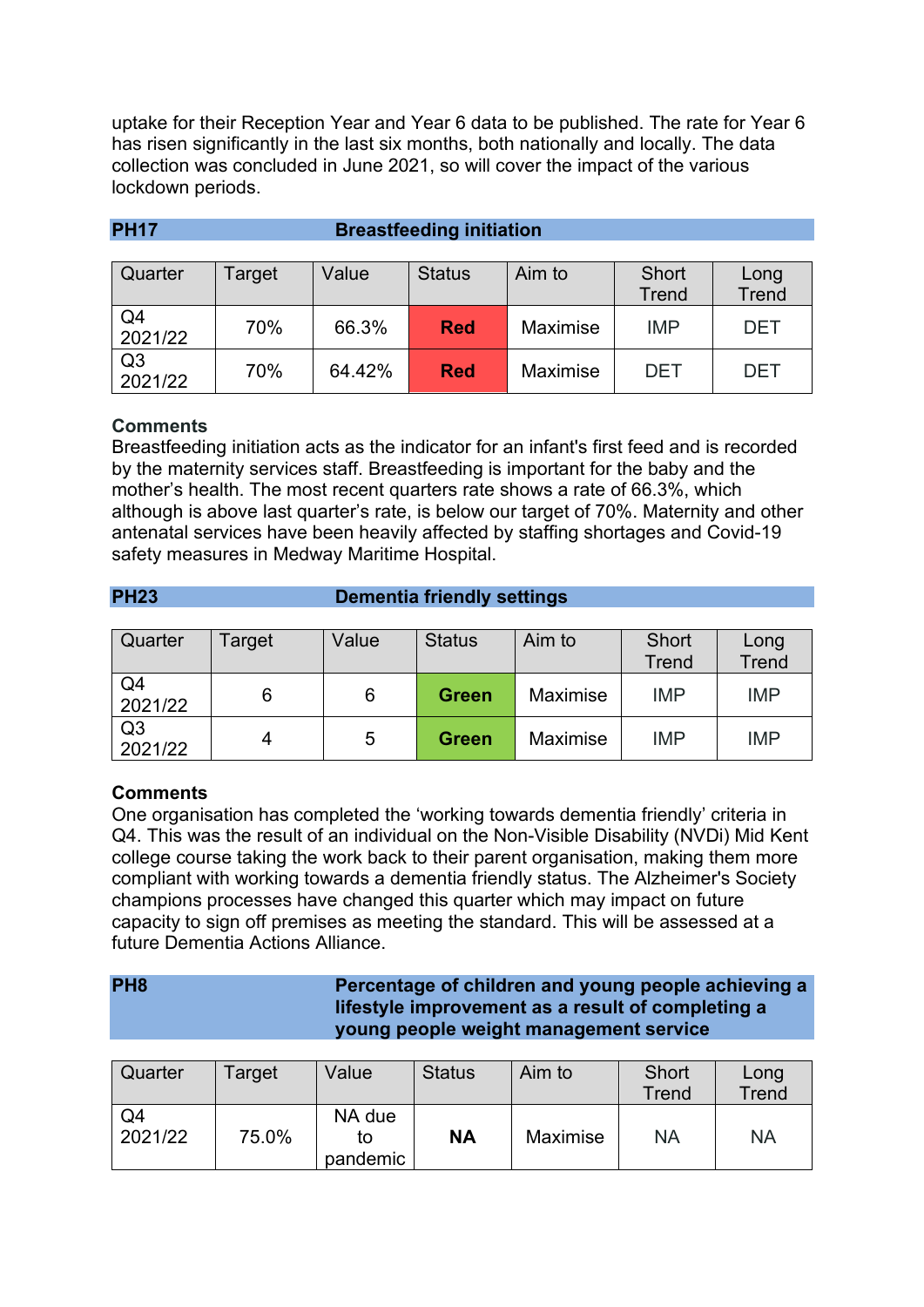| Quarter                   | Target | Value     | <b>Status</b> | Aim to   | Short<br>Trend | Long<br>Trend |
|---------------------------|--------|-----------|---------------|----------|----------------|---------------|
| Q <sub>3</sub><br>2021/22 | 75.0%  | <b>NA</b> | NA            | Maximise | <b>NA</b>      | <b>NA</b>     |

Referrals for the Tier 2 weight management programme are increasing through the National Child Measurement Programme (NCMP). Within the team, recruitment remains difficult and there is one vacant position which impacts the number of courses that are able to be delivered. Retention within the courses has also been an issue in Q4 with many children being absent with Covid19 symptoms. The status for this indicator has been temporarily removed due to the impact of Covid19. All faceto-face courses are booked for the spring term.

# **Supporting Healthy Weight**

The National Child Measurement Programme (NCMP) is a key element of the government's approach to tackling obesity in children. The programme annually measures the height and weight of children in Reception Year (aged 4–5 years) and Year 6 (aged 10–11 years) in mainstream state-maintained schools in England. The Medway data was published in January 2022 and shows that the overweight and obesity prevalence in Reception Year has increased from 25.5% in 2019/20 to 31.5% in 2020/21. In Year 6, the overweight and obesity prevalence has increased from 36.8% in 2019/20 to 44.2% in 2020/21. As this data was recorded in May/June 2021, the large increase in overweight and obesity prevalence indicates the impact of various lockdowns and restrictions on children's weight.

The annual Medway Healthy Weight Summit was held in February 2022 to agree the priorities for the network over the next 12 months. Priorities include a headline healthy weight campaign, a whole school food programme and the highest 'Baby Friendly Initiative standards' at the acute trust and community.

The NCMP also tracks the levels of underweight children in Reception Year and Year 6. The Medway data shows:

- The underweight prevalence in Reception Year children is 0.6% in Medway compared to the national average of 0.9%.
- For Year 6 children, the underweight prevalence is 1% in Medway compared to the national average of 1.2%.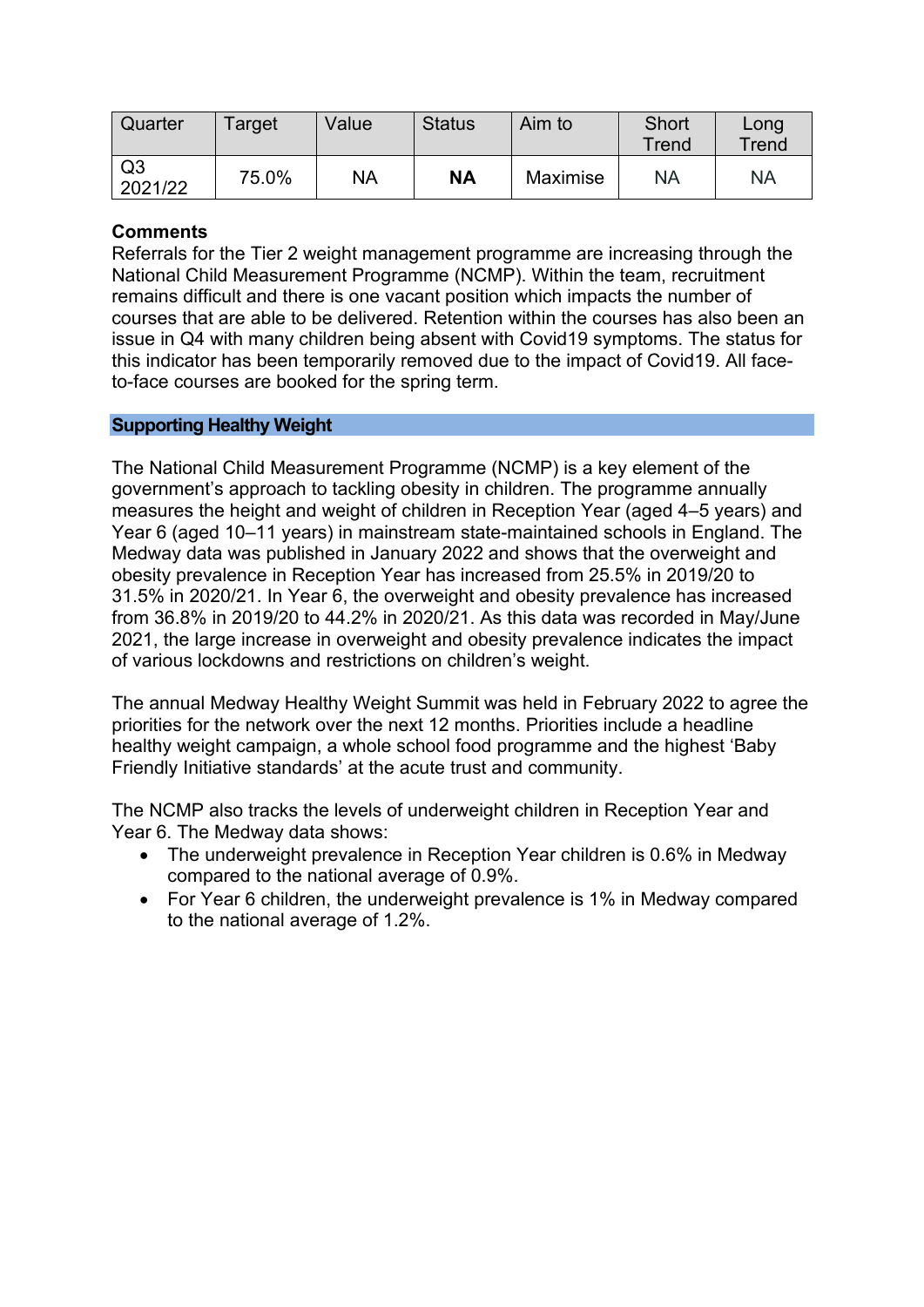# **Council Plan Outcome: Resilient families**

# **Programme: Together We Can - Children's Services**

# **Council Plan measures**

# **A1 The average number of days (over the last 36 months) between a child entering care and moving in with adoptive family**

| Quarter                   | Target | Value | <b>Status</b> | Aim to          | <b>Short</b><br><b>Trend</b> | Long<br>Trend |
|---------------------------|--------|-------|---------------|-----------------|------------------------------|---------------|
| Q <sub>4</sub><br>2021/22 | 450    | 402   | <b>Green</b>  | <b>Minimise</b> | <b>IMP</b>                   | <b>IMP</b>    |
| Q <sub>3</sub><br>2021/22 | 450    | 461   | <b>Amber</b>  | <b>Minimise</b> | <b>STATIC</b>                | <b>IMP</b>    |

# **Comments**

The 3-year average has dropped to 402 days.

# **Benchmarking**

The latest national benchmark is 486 days, and the statistical neighbour outturn is 440. The South East benchmark is 529. Medway is now below the national and comparator averages.

# **Actions**

Medway has now joined with Kent and Bexley into a Regional Adoption Agency (RAA) so the service will work through the RAA to identify adoptive families in a timely way. Panels are held weekly which ensures that children are matched without delay where suitable adopters can be found within the resources of the Adoption Partnership (AP). As this is the 3-year figure this involves children adopted both before and after AP went live although obviously not so many since.

Medway's numbers of children being adopted are small so any lengthy period of family finding will adversely affect the average even if for only one child.

In this cohort there were five sibling groups of two, all of whom were older and with some complex needs and traumatic histories and they all took over a year to place.

In addition, Covid-19 has affected the length of proceedings for many children placed and adopted.

**CSC0004 Number of LAC per 10,000 children**

| Quarter                   | Target | Value | <b>Status</b> | Aim to          | Short<br><b>Trend</b> | Long<br><b>Trend</b> |
|---------------------------|--------|-------|---------------|-----------------|-----------------------|----------------------|
| Q4<br>2021/22             | 70.0   | 67.3  | <b>Green</b>  | <b>Minimise</b> | DET                   | <b>IMP</b>           |
| Q <sub>3</sub><br>2021/22 | 70.0   | 67.1  | <b>Green</b>  | <b>Minimise</b> | <b>IMP</b>            | <b>IMP</b>           |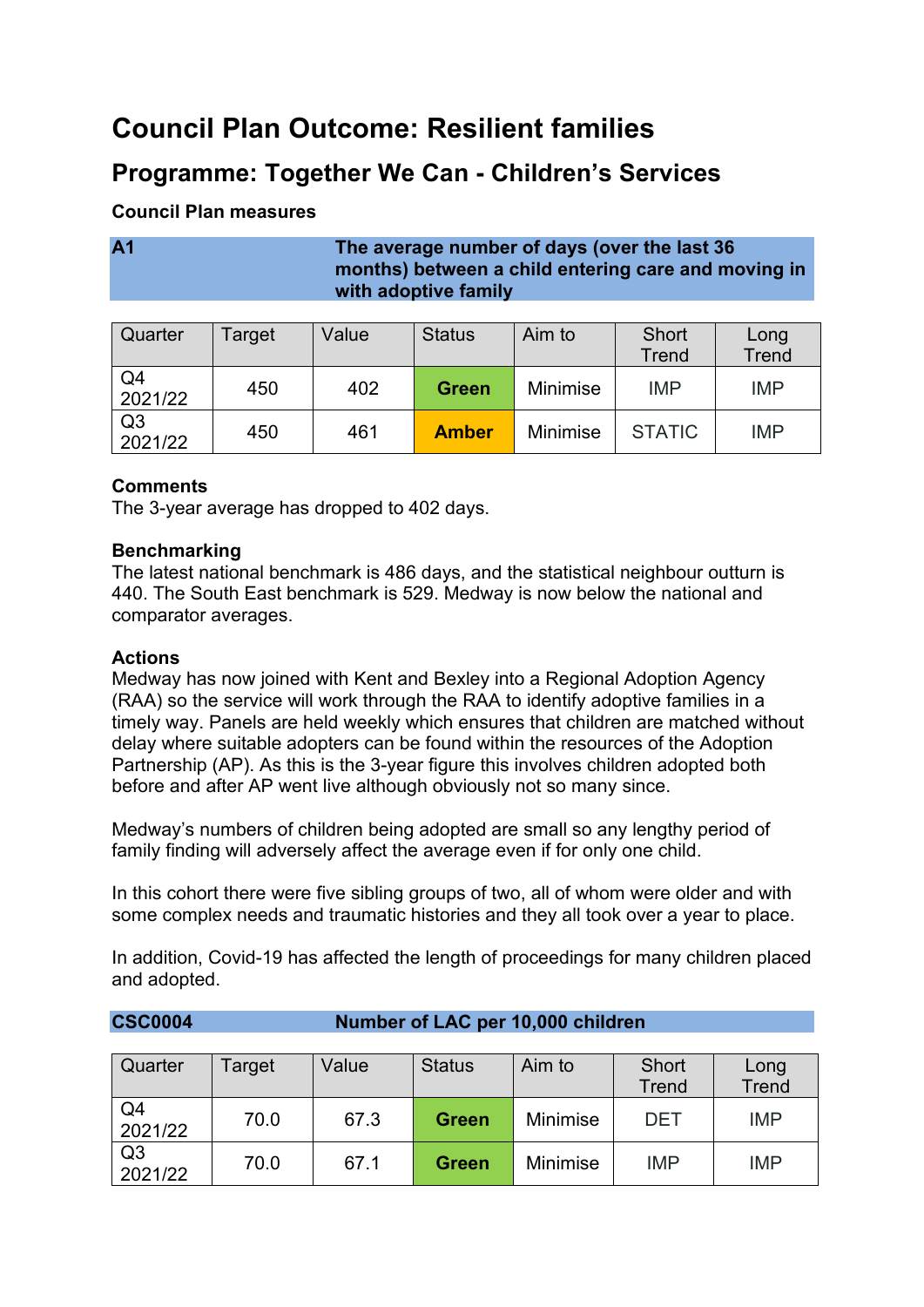Currently there are 441 children in care (CiC), which is a rate of 67.3 per 10,000. This is a marginal increase on the Q3 position. The numbers and rate are similar to the outturn in March 2021.

#### **Benchmarking**

Nationally there are 67 Looked After Children (LAC) per 10,000 population, a rise on the previous national benchmark of 65. Our Statistical neighbours have 72 CiC per 10,000 and the South East has 53.

#### **Actions**

The Access to Resources Panel will continue to review admissions and care packages and support reunification to home.

**CSC0006 Number of CP per 10,000 children**

| Quarter                   | Target | Value | <b>Status</b> | Aim to          | Short<br><b>Trend</b> | Long<br><b>Trend</b> |
|---------------------------|--------|-------|---------------|-----------------|-----------------------|----------------------|
| Q4<br>2021/22             | 65.3   | 32.0  | <b>Green</b>  | <b>Minimise</b> | <b>DET</b>            | <b>DET</b>           |
| Q <sub>3</sub><br>2021/22 | 65.3   | 26.0  | <b>Green</b>  | <b>Minimise</b> | DET                   | <b>DET</b>           |

#### **Comments**

Currently there are 208 children on a child protection plan. This equates to a rate of 32 per 10,000; this is an increase on the Q3 outturn. Medway is now closer in line with our comparators.



# **Benchmarking**

Medway is below the latest National and Statistical neighbour rate, of 41 per 10,000 and South East rate of 40. Comparator rates have decreased over the last year.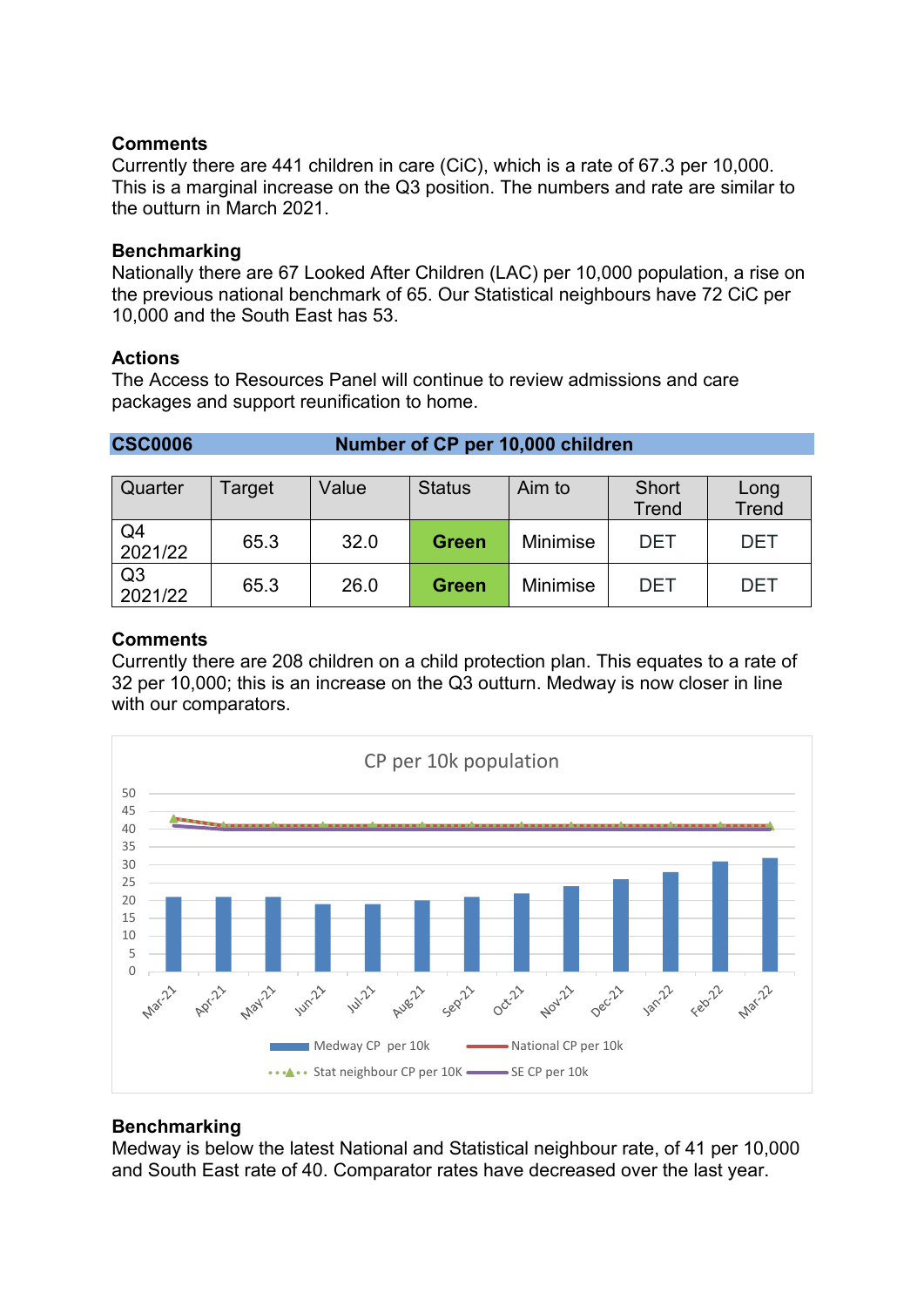# **Actions**

The focus in the Improvement Plan on improving quality of practice, introducing additional scrutiny of Child In Need (CIN) plans and working proactively with adolescents, has led to this reduction, and brought Medway below national and statistical neighbours.

We are consistently testing thresholds to ensure risk is appropriately identified and responded to. We want to feel confident that the right children are subject to the right plan and we will continue to monitor our rates per 10,000 of children subject to a child protection plan.

| <b>ILAC1</b> | <b>Average Caseloads in Assessment teams</b> |
|--------------|----------------------------------------------|
|--------------|----------------------------------------------|

| Quarter                   | Target | Value | <b>Status</b> | Aim to          | Short<br><b>Trend</b> | Long<br><b>Trend</b> |
|---------------------------|--------|-------|---------------|-----------------|-----------------------|----------------------|
| Q4<br>2021/22             | 22     | 21.2  | <b>Green</b>  | <b>Minimise</b> | DET                   | <b>DET</b>           |
| Q <sub>3</sub><br>2021/22 | 22     | 20    | <b>Green</b>  | <b>Minimise</b> | DET                   | <b>DET</b>           |

# **Comments**

The snapshot shows the average caseload in the assessment teams is 21.2; this is a small increase from 20 in December. Currently 38% of social workers are over the target caseload of 22, with the highest caseload at 36, a decrease from last quarter.



# **Actions**

The average caseload in the Assessment teams is within target. At the time of writing, seven workers have caseloads over 30 and four workers have caseloads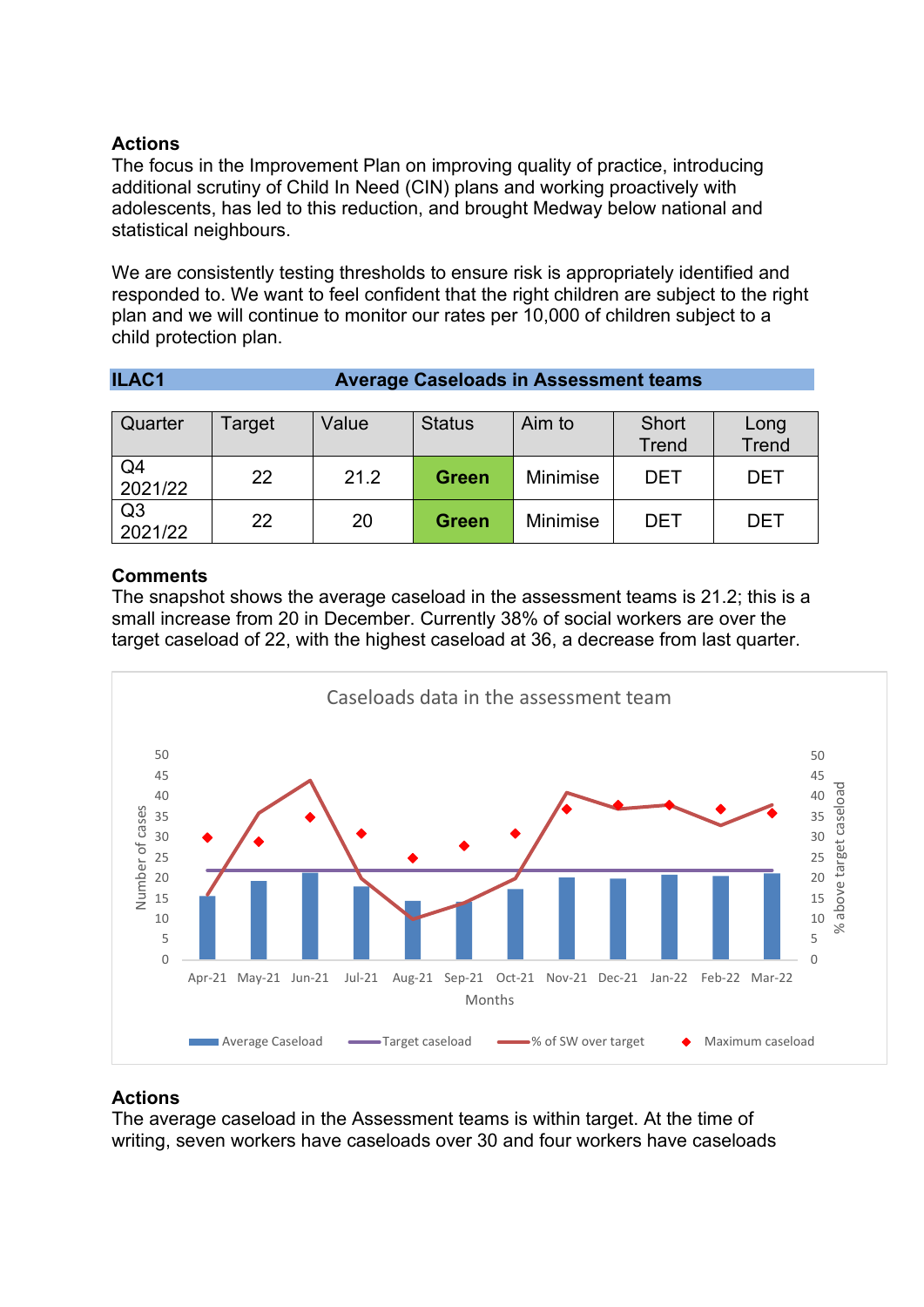between 23 and 30 children. The high caseloads are linked to the increase in workers being off due to planned and unplanned leave and high referral rates.

| <b>ILAC2</b>              | <b>Average Caseloads in Post Assessment teams</b> |       |               |                 |                              |                      |  |  |
|---------------------------|---------------------------------------------------|-------|---------------|-----------------|------------------------------|----------------------|--|--|
| Quarter                   | Target                                            | Value | <b>Status</b> | Aim to          | <b>Short</b><br><b>Trend</b> | Long<br><b>Trend</b> |  |  |
| Q4<br>2021/22             | 18                                                | 12.6  | <b>Green</b>  | <b>Minimise</b> | <b>IMP</b>                   | <b>DET</b>           |  |  |
| Q <sub>3</sub><br>2021/22 | 18                                                | 13.3  | <b>Green</b>  | <b>Minimise</b> | <b>DET</b>                   | <b>DET</b>           |  |  |

# **Comments**

The snapshot shows post assessment social work teams (Areas Children's Services (CS) Teams 1-8) have an average caseload of 12.6; this is a drop on the Q3 outturn. This remains below target. The highest caseload is 36 (markedly increased on Q3) and 22% of social workers in these teams have caseloads over the target (an improvement on Q3).



# **Actions**

The average caseloads in the post-assessment team have decreased slightly during February 2022. At time of writing, six workers (based in the Children Social Work team) have caseloads above the target and the highest caseload was 22 children. Caseloads in the Children in Care Service, the 16 Plus Leaving Care Service and the 0-25 Service are not high, but there are annual review cases on the caseloads of the 0-25 Social Workers which make their workloads higher.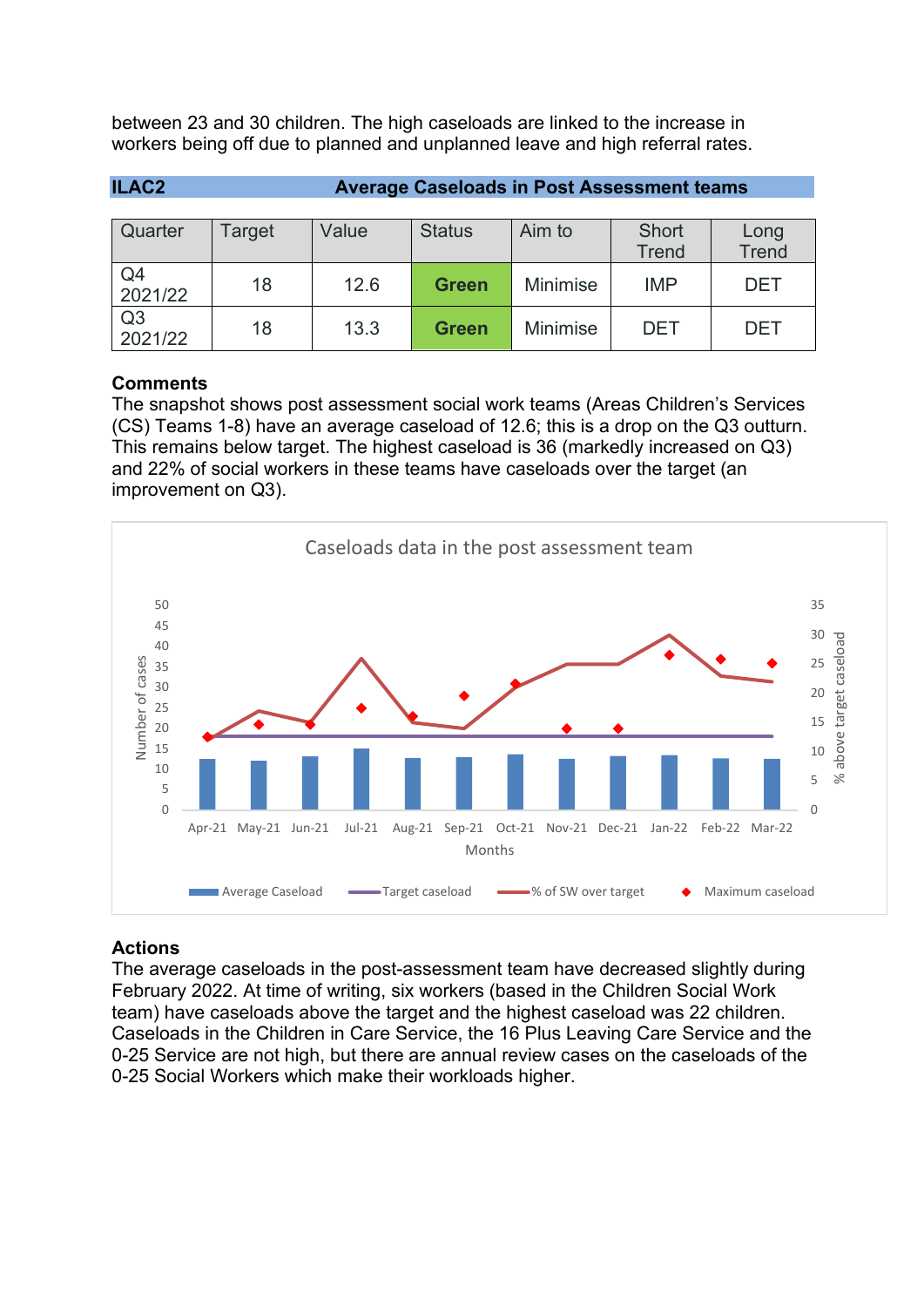| ILAC <sub>3</sub> |         |                                  | <b>Completed initial child and family assessments which</b><br>started as S47, where the child was visited within 1<br>working day. |                |       |           |  |  |
|-------------------|---------|----------------------------------|-------------------------------------------------------------------------------------------------------------------------------------|----------------|-------|-----------|--|--|
|                   |         |                                  |                                                                                                                                     |                |       |           |  |  |
| $O$ uarter        | ∐Target | $\vert \cdot \vert / \vert$ alue | $\mathsf{S}$ tatus                                                                                                                  | $\Delta$ im to | Short | $\cap$ nn |  |  |

| Quarter                   | Target | Value | <b>Status</b> | Aim to          | Short<br><b>Trend</b> | Long<br><b>Trend</b> |
|---------------------------|--------|-------|---------------|-----------------|-----------------------|----------------------|
| Q <sub>4</sub><br>2021/22 | 90%    | 77%   | <b>Red</b>    | <b>Maximise</b> | <b>IMP</b>            | DET                  |
| Q <sub>3</sub><br>2021/22 | 90%    | 61%   | <b>Red</b>    | <b>Maximise</b> | <b>DET</b>            | DET                  |

The end of quarter snapshot shows that 77% of assessments were visited in one working day. This is a strong improvement on the snapshot at the end of December (which has been revised downwards following late updates from 72% to 61%). The trend over the quarter fluctuated (77% in January and 56% in February).

Albeit there has been an improvement in the performance up to 77% from 61% in the previous quarter, the current performance falls significantly below expected targets.

| ILAC4 | <b>Completed initial child and family assessments which</b> |
|-------|-------------------------------------------------------------|
|       | started as S17, where the child was visited within 5        |
|       | working days.                                               |

| Quarter                   | Target | Value | <b>Status</b> | Aim to   | Short<br><b>Trend</b> | Long<br><b>Trend</b> |
|---------------------------|--------|-------|---------------|----------|-----------------------|----------------------|
| Q <sub>4</sub><br>2021/22 | 85%    | 66%   | <b>Red</b>    | Maximise | <b>STATIC</b>         | <b>DET</b>           |
| Q <sub>3</sub><br>2021/22 | 85%    | 66%   | <b>Red</b>    | Maximise | DET                   | <b>DET</b>           |

# **Comments**

The end of quarter snapshot shows 66% of S17 assessments were visited in five working days. This is the same as the Q3 outturn. Over the quarter, performance fluctuated, having been at 79% in January and 69% in February. However, the longterm trend remains downward.

# **Actions**

The target for completing S17 visits was missed and for a significant number of children (for instance in February 2022 for 29 children) by one working day. Some of the delays were due to families refusing to engage with assessments, difficulties locating families, and workers' planned or unplanned leave. This indicator continues to be reviewed regularly at Performance Clinics. Managers will maintain overview and scrutiny of all delays and impact on children.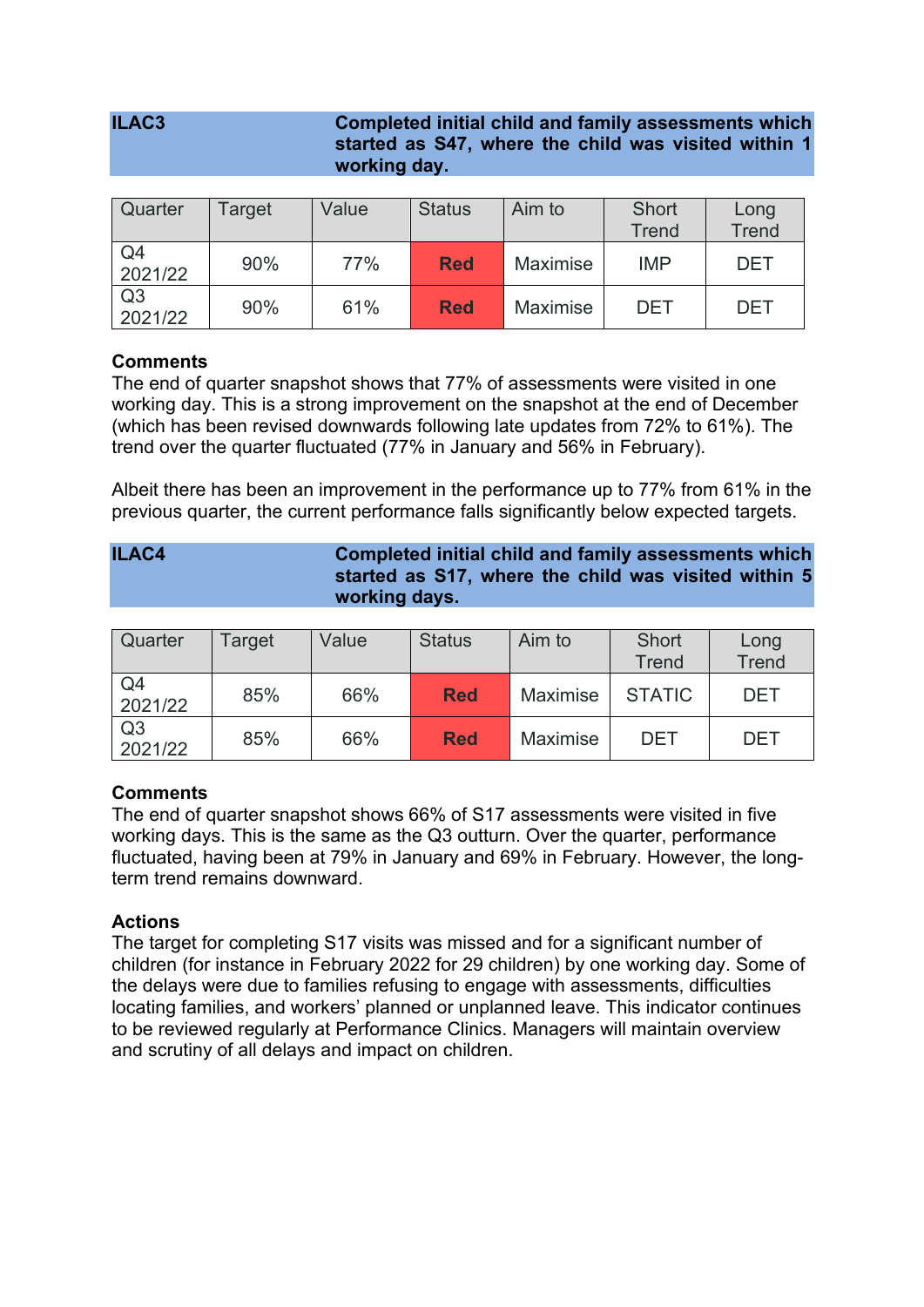# **ILAC5 % of children with long-term fostering as a plan, where the child, carer and service have agreed for the placement to last until the child is ready to leave care.**

| Quarter                   | Target | Value | <b>Status</b> | Aim to   | <b>Short</b><br><b>Trend</b> | Long<br><b>Trend</b> |
|---------------------------|--------|-------|---------------|----------|------------------------------|----------------------|
| Q <sub>4</sub><br>2021/22 | 60%    | 65%   | <b>Green</b>  | Maximise | <b>STATIC</b>                | <b>IMP</b>           |
| Q <sub>3</sub><br>2021/22 | 60%    | 65%   | <b>Green</b>  | Maximise | <b>IMP</b>                   | <b>IMP</b>           |

Target has since been increased to 70% to enable ongoing improvement

# **Comments**

There has been no change in the proportion of children for whom permanency has been agreed. Year-on-year the proportion of children with a permanency plan has risen by 4 percentage points. Achieving permanency for children is a key issue in the Improvement Plan and mechanisms have been put in place to review permanency plans and to strengthen the work of the fostering panel to continue to improve on this **indicator** 

# **Actions**

Actions include to:

- Fully implement the Permanency Policy and convene regular permanency panels.
- Recent panels have looked closely at this cohort and will be reviewed in looked after children care planning reviews.
- Implement the Fostering Strategy to increase supply, choice, and support for carers.
- Work with Independent Reviewing Officers (IROs) to ensure all children and young people have a permanence plan, including looking at those children and young people who can safely return home, with effective support in place.
- Group Managers for Adoption/Fostering and Children in Care are jointly responsible for the tracking of permanency.

| Quarter       | Target | Value | <b>Status</b> | Aim to          | <b>Short</b><br><b>Trend</b> | Long<br><b>Trend</b> |
|---------------|--------|-------|---------------|-----------------|------------------------------|----------------------|
| Q4<br>2021/22 | 382    | 275   | <b>Green</b>  | <b>Minimise</b> | <b>IMP</b>                   | <b>IMP</b>           |
| Q3<br>2021/22 | 382    | 278   | <b>Green</b>  | <b>Minimise</b> | DET                          | <b>IMP</b>           |

# **ILAC6 Rate of open CIN cases per 10,000**

# **Comments**

The rate of Children In Need (CIN) has fallen slightly over the quarter, with 16 fewer children counted as CIN than at the end of December 2022. There are 2% more children counted as CIN than in March 2021.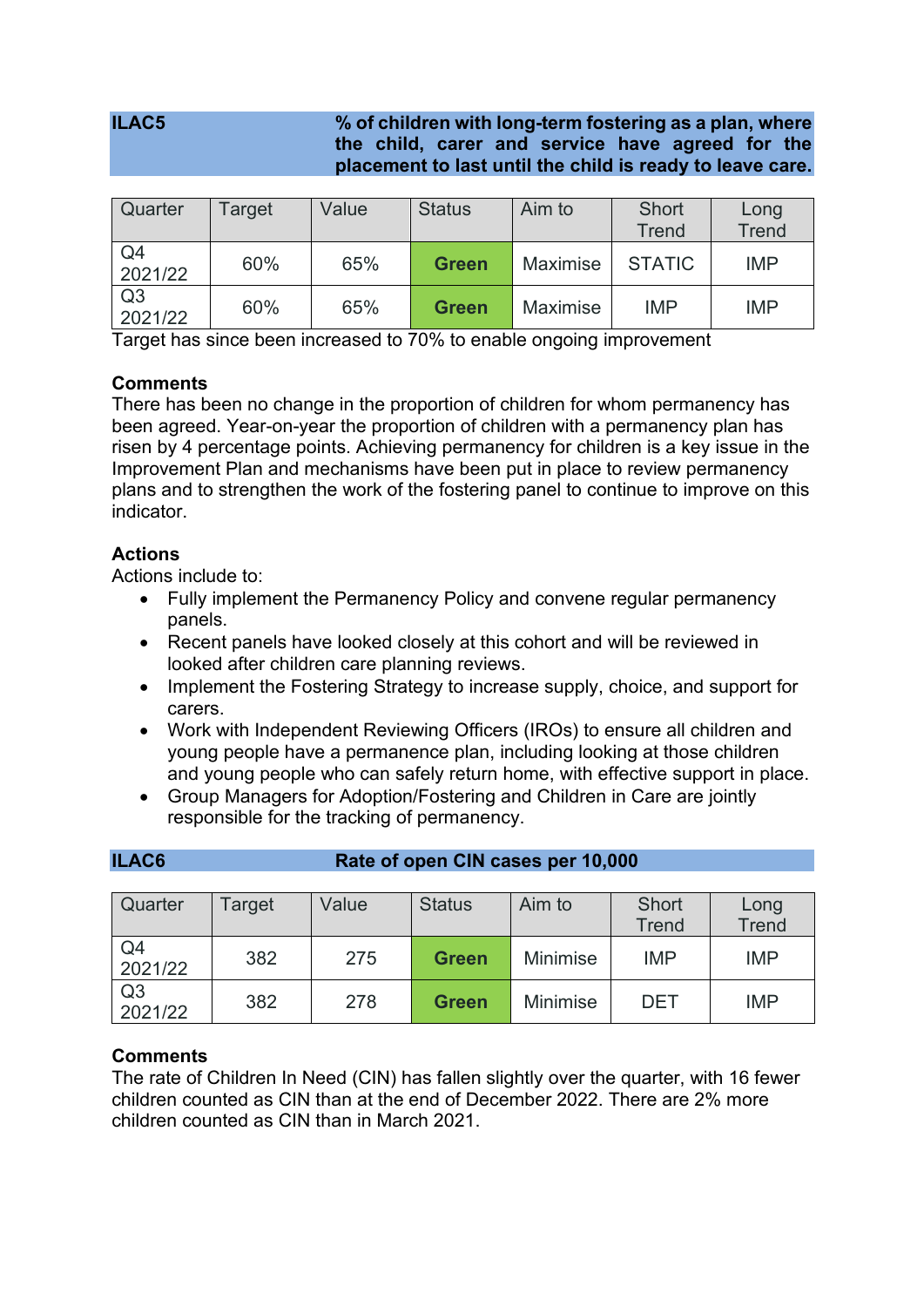A Child in Need is defined, under the Children Act 1989 as "a child who is unlikely to reach or maintain a satisfactory level of health or development, or their health or development will be significantly impaired, without the provision of services, or the child is disabled." This includes all looked after children and all children on a child protection plan as well as other children supported by social services who are not looked after on a Child Protection (CP) plan.

# **Benchmarking**

Nationally there are 321 CIN cases per 10,000 population. This is slightly higher at 331 for our statistical neighbour group and at 302 for the South East. Medway remains below all of our comparator groups.

#### **Actions**

The rate of CIN cases per 10,000 population has remained stable, below national averages and statistical neighbours. The compliance with visits and reviews of Child in Need plans remains strong. We have offered targeted support to Team Managers and Social Workers on application of threshold and ensuring that children and families receive the right support at the right time. The support focused on coaching to practitioners so that they complete detailed assessments of need and develop appropriate plans to address the needs.

| <b>ILAC7</b> | The percentage of CSC Audits graded good or |  |  |  |
|--------------|---------------------------------------------|--|--|--|
|              | outstanding                                 |  |  |  |

| Quarter                   | Target | Value | <b>Status</b> | Aim to   | Short<br><b>Trend</b> | Long<br><b>Trend</b> |
|---------------------------|--------|-------|---------------|----------|-----------------------|----------------------|
| Q4<br>2021/22             | 80%    | 5%    | <b>Red</b>    | Maximise | <b>DET</b>            | <b>DET</b>           |
| Q <sub>3</sub><br>2021/22 | 80%    | 7%    | <b>Red</b>    | Maximise | DET                   | <b>STATIC</b>        |

# **Comments**

One out of 20 audits graded in January and February was graded good or better. 12 required improvement and 7 were inadequate. This represents an improvement in those graded inadequate in Q3 (60%) to 35% in Q4 and audits graded requiring improvement has changed from 33% in Q3 to 60% in Q4.

# **Actions**

Our aim is to achieve a service where good practice is embedded, therefore the aim of achieving 80% of audits graded good or outstanding is the long-term service ambition.

The service is currently in intervention and it would be expected that at this point in the journey that a high proportion of work would not meet expected standards until practice improves.

Dependent on the area of practice that is subject to review, we would expect that performance against the target will fluctuate.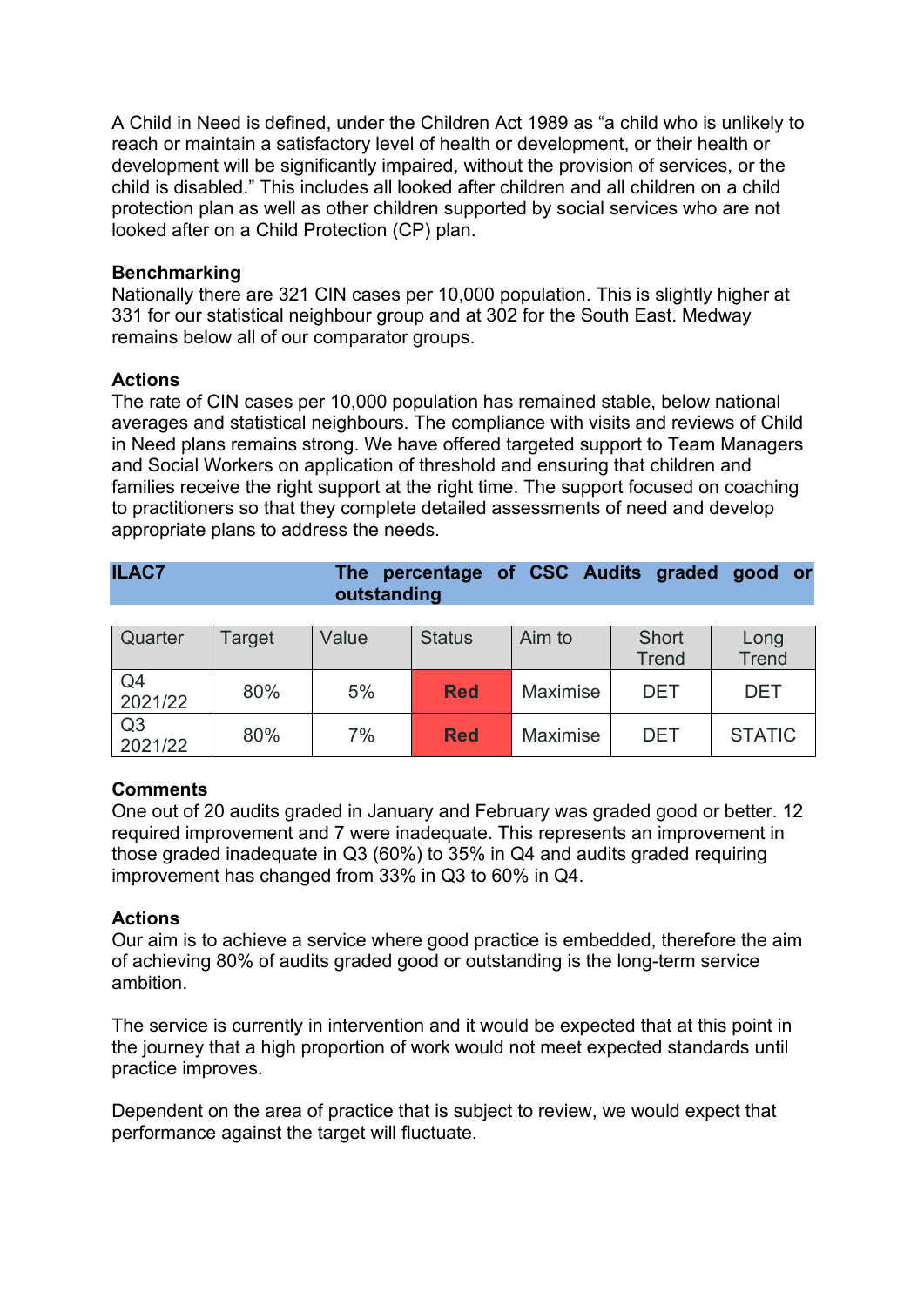The service will continue to strengthen practice through the child focused practice programme and measure impact on a regular basis through quality assurance and audit oversight.

| <b>N23</b> | The percentage of children social care substantive |  |  |
|------------|----------------------------------------------------|--|--|
|            | posts not filled by permanent social workers       |  |  |

| Quarter                   | Target | Value | <b>Status</b> | Aim to          | Short<br><b>Trend</b> | Long<br><b>Trend</b> |
|---------------------------|--------|-------|---------------|-----------------|-----------------------|----------------------|
| Q <sub>4</sub><br>2021/22 | 25%    | NA    | <b>NA</b>     | <b>Minimise</b> | <b>NA</b>             | <b>NA</b>            |
| Q <sub>3</sub><br>2021/22 | 25%    | 20%   | <b>Green</b>  | Minimise        | <b>IMP</b>            | DET                  |

# **Comments**

Q4 data is currently being awaited upon.

# **Benchmarking**

Medway has a higher vacancy rate than our statistical neighbours (17%) and the National rate (16%).

# **Programme: The best start in life**

# **Council Plan measures**

# **CASEIEYFS Gap Percentage achievement gap at Early Years Foundation Stage Profile between the lowest attaining 20 % of children and the mean**

| Annual                      | Target | Value                                                                                  | <b>Status</b> | Aim to          | <b>Short</b><br><b>Trend</b> | Long<br><b>Trend</b> |
|-----------------------------|--------|----------------------------------------------------------------------------------------|---------------|-----------------|------------------------------|----------------------|
| 2019/20<br>Academic<br>year | 30%    | <b>NA</b><br>19/20<br>academic<br>year data<br>not<br>available<br>due to<br>pandemic. | <b>NA</b>     | Minimise        | <b>NA</b>                    | <b>NA</b>            |
| 2018/19<br>Academic<br>year | 30%    | 28.7%                                                                                  | <b>Green</b>  | <b>Minimise</b> | <b>IMP</b>                   | <b>IMP</b>           |

# **Comments**

Due to the pandemic, there is no data for this measure for the academic year 19/20.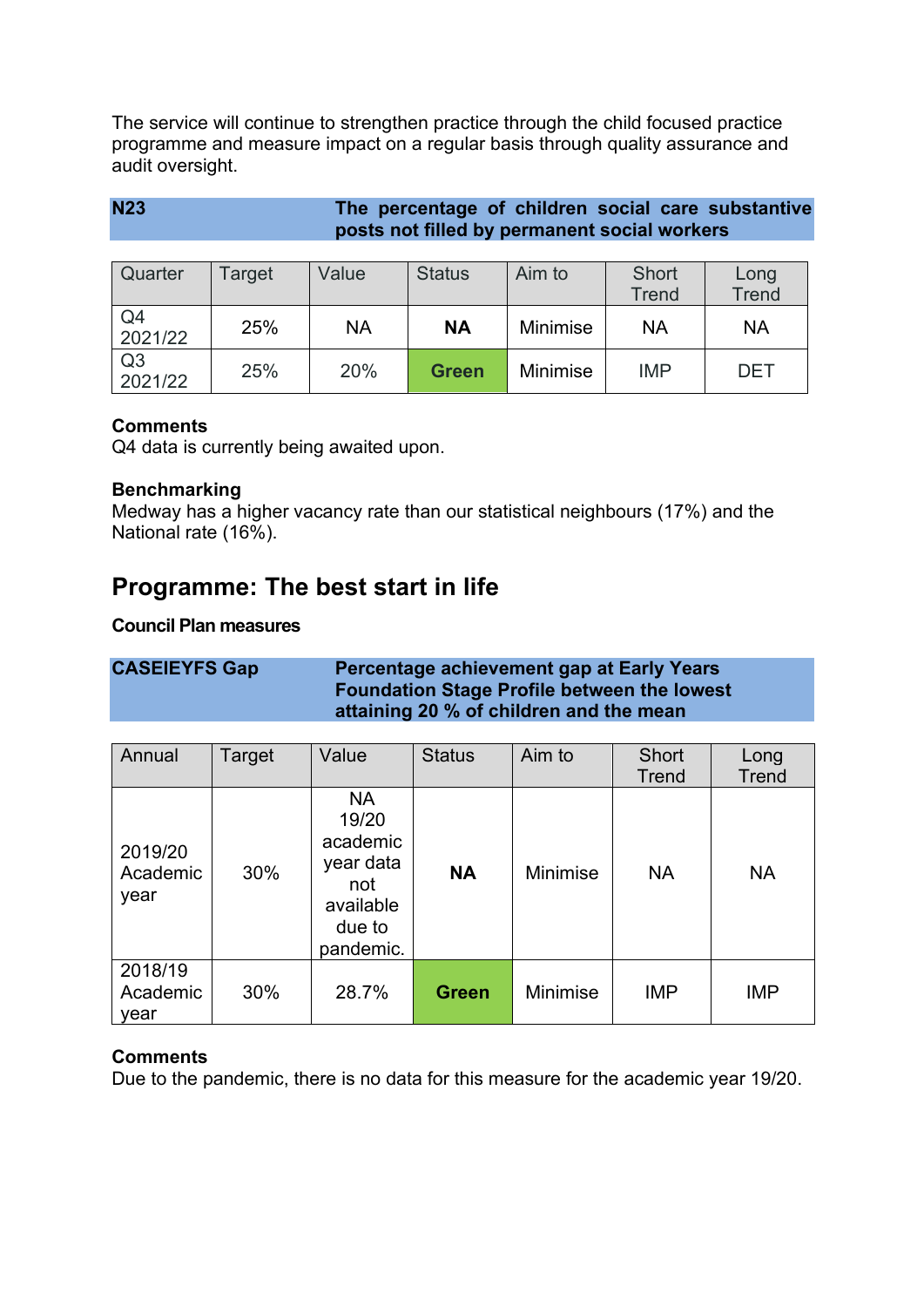# **PH16 Smoking at time of delivery (SATOD)**

| Quarter                   | Target | Value  | <b>Status</b> | Aim to          | Short      | Long         |
|---------------------------|--------|--------|---------------|-----------------|------------|--------------|
|                           |        |        |               |                 | Trend      | <b>Trend</b> |
| Q <sub>3</sub><br>2021/22 | 16%    | 9.63%  | <b>Green</b>  | <b>Minimise</b> | <b>IMP</b> | <b>IMP</b>   |
| Q <sub>2</sub><br>2021/22 | 16%    | 11.16% | <b>Green</b>  | <b>Minimise</b> | <b>IMP</b> | <b>IMP</b>   |

# **Comments**

Data runs a quarter in arrears. As with previous submissions, data reported represents SATOD prevalence for the whole of Kent & Medway in line with the Clinical Commissioning Group (CCG) footprint (data is the NHS Kent and Medway CCG combined footprint). Work continues in identifying a process to collect quarterly data for the Medway footprint only.

The Medway Stop Smoking Service, in line with key partners, continues to offer faceto-face support and associated carbon monoxide screening as a first line offer for all birthing people, partners and significant others undertaking a quit attempt with the service. Telephone, text and digital support are also available, enhancing accessibility and aiming to reduce health inequalities. Despite extreme pressures in the acute setting, particularly for maternity colleagues, we have received a total of 198 referrals this quarter - a 32% increase on the same period last year (2020/21).

#### **Healthy Child Programme**

The Health Visiting Service delivered by Medway Community Healthcare (MCH) has continued to meet its directorate targets for the mandated new birth visits (target 83%, achieved 89%) and 6-to-8-week checks (target 85%, achieved 87%). This is despite challenges to delivery from staff sickness absence due to Covid19. This has been managed effectively through the use of bank staff and virtual appointments where appropriate.

The National Child Measurement Programme (NCMP) conducted by the MCH School Nursing team has generated 226 family referrals for Medway's Healthy Weight Programmes.

The Public Health team hosted its second Child Health Annual Conference. Discussions on services and young people's needs took place between voluntary associations, education, and local authority departments on topics such as Adverse Childhood Experiences (ACEs), trauma informed practice, and climate change anxiety support. The event took place against the backdrop of Medway's child friendly ambitions.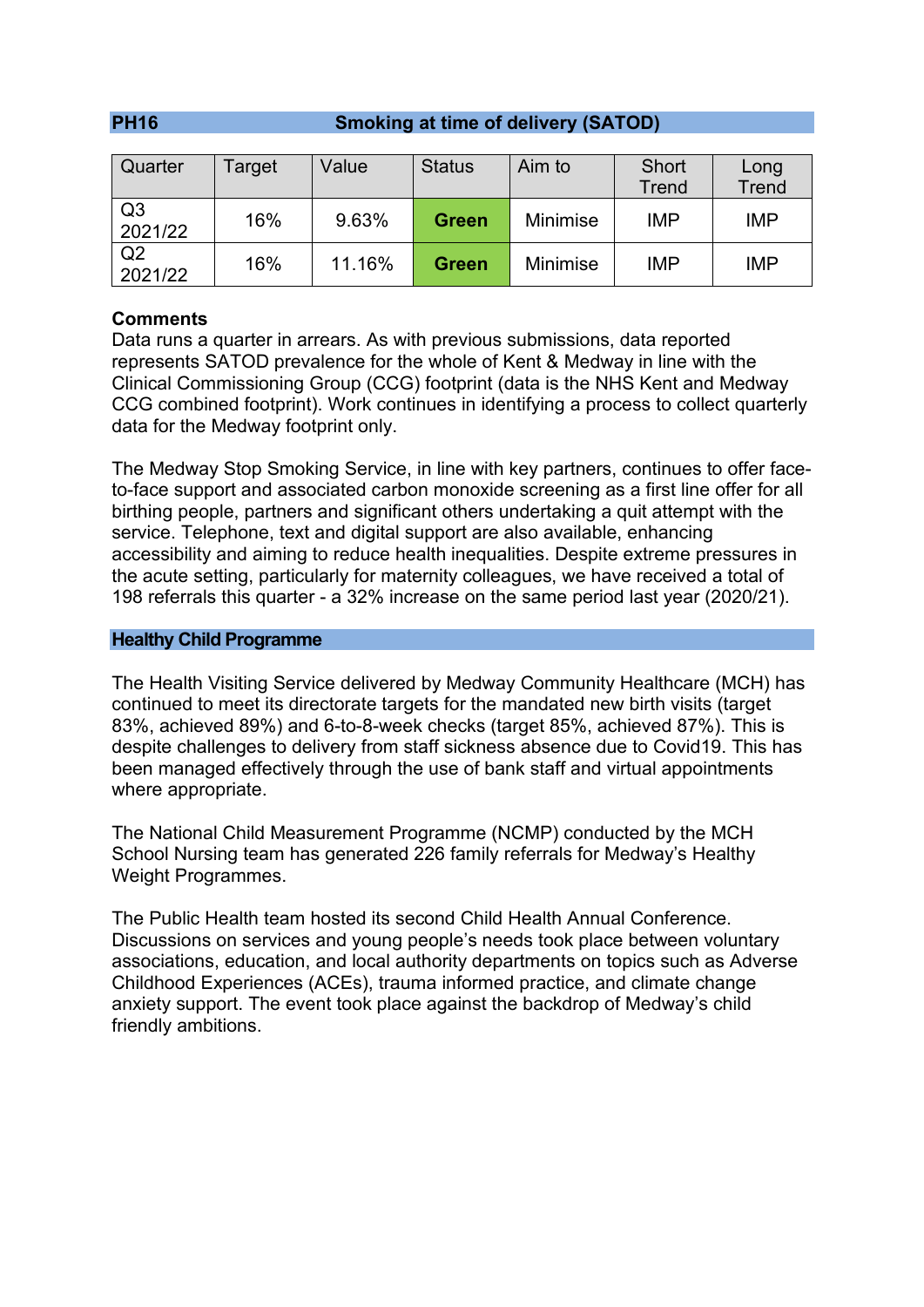# **Council Plan Outcome: Older and disabled people living independently in their homes**

# **Programme: Improve support for vulnerable adults by working with partners and communities**

# **Council Plan measures**

**ASCGBT001 % of Long term packages that are placements**

| Quarter                   | Target | Value | <b>Status</b> | Aim to          | Short<br>Trend | Long<br><b>Trend</b> |
|---------------------------|--------|-------|---------------|-----------------|----------------|----------------------|
| Q4<br>2021/22             | 30%    | 30.1% | <b>Amber</b>  | <b>Minimise</b> | <b>STATIC</b>  | DET                  |
| Q <sub>3</sub><br>2021/22 | 30%    | 30.1% | <b>Amber</b>  | <b>Minimise</b> | DET            | DET                  |

# **Comments**

The number of clients receiving a long-term service has dropped by 2.5% over the quarter. The number in residential or nursing accommodation has dropped by the same percentage. This means the ratio of placements that are long term packages remains static, slightly above target. Currently there are 795 clients in residential and nursing homes and a total of 2,638 clients receiving long term care.

The current situation is likely to be impacted by the fact that many individuals and/or their carers made decisions during Covid19 to remain at home rather than move into residential care. Furthermore, for some time there has been, and there continues to be, very limited placement availability in residential and nursing homes.

# **Benchmarking**

National data for 2020/21 for long term clients in placements is 30.2%, a slight increase from 2019/20.

Whilst the long-term expectation is that ongoing demographic changes, in particular those relating to an ageing population, will impact on the number of placements needed, the number of clients in placements are currently lower than pre-Covid19 levels.

| <b>ASCOF 1C(2i)</b> | Percentage of clients receiving a direct payment for |
|---------------------|------------------------------------------------------|
|                     | their social care service                            |

| Quarter                   | Target | Value | <b>Status</b> | Aim to          | <b>Short</b><br><b>Trend</b> | Long<br><b>Trend</b> |
|---------------------------|--------|-------|---------------|-----------------|------------------------------|----------------------|
| Q <sub>4</sub><br>2021/22 | 30%    | 31.7% | <b>Green</b>  | <b>Maximise</b> | <b>IMP</b>                   | <b>IMP</b>           |
| Q <sub>3</sub><br>2021/22 | 30%    | 30.3% | <b>Green</b>  | <b>Maximise</b> | <b>IMP</b>                   | <b>IMP</b>           |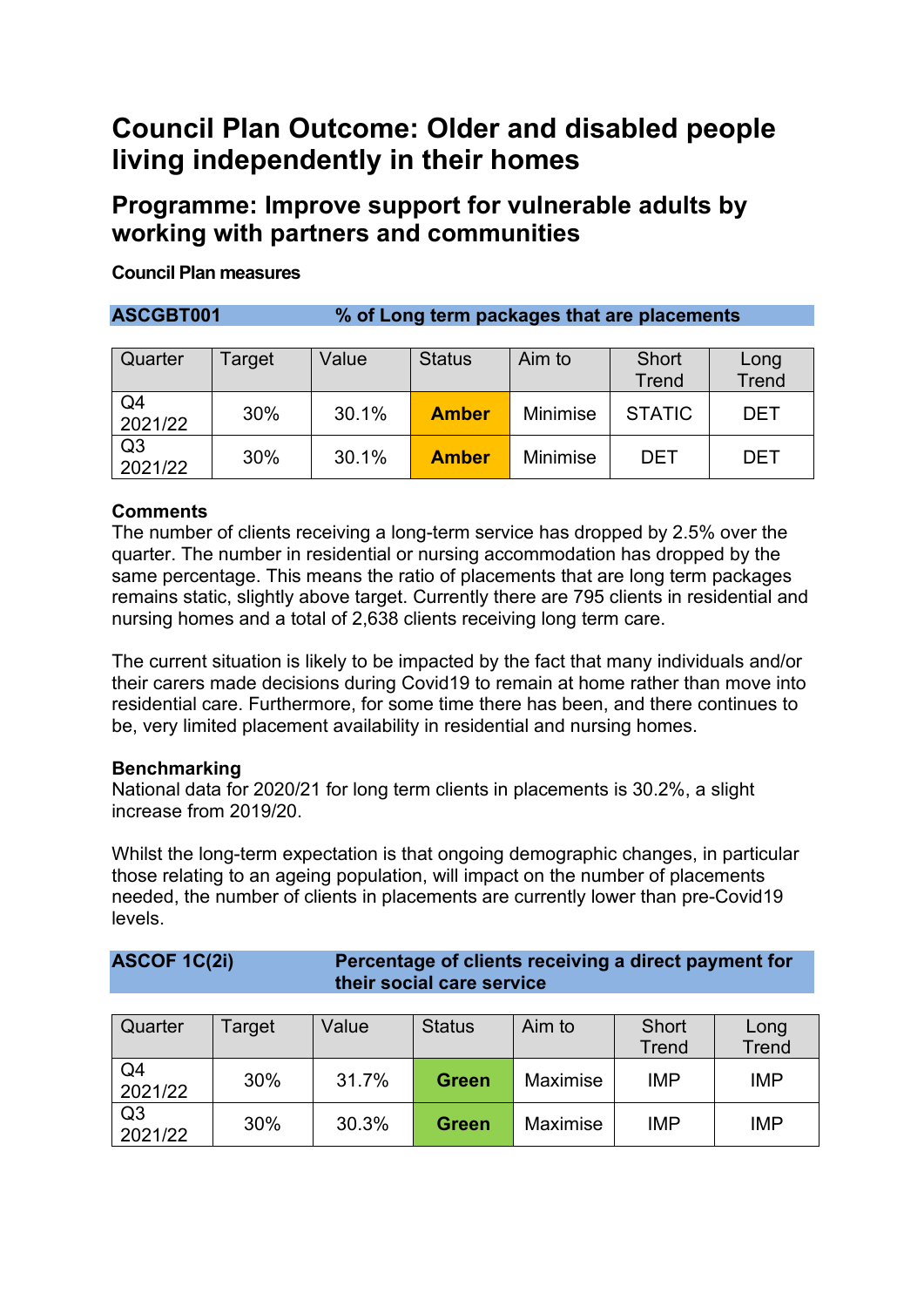There has been a continuation of the rise in the proportion of clients receiving long term services (denominator) as an ongoing direct payment (numerator). 31.7% represents 585 individuals. Currently 99.7% of clients receive self-directed support.

# **Benchmarking**

Nationally 26.6%, and for the South East 27.3%, of clients with an ongoing long term service receive a direct payment. Our statistical neighbours' performance is 29.7%. All three comparators have seen a decline in performance compared to their 19/20 results.

# **Actions**

The Self Directed Support (SDS) team continue to work with Locality teams to ensure that they are aware of the benefits of a Direct Payment (DP) and promote referrals to the SDS team.

The team have streamlined the children's short breaks process to ensure quick turnaround of all short breaks' referrals. The team can now focus resources on setting up Adult DP referrals.

The team have joined up working with the Targeted Review team to support those who want to transfer their care to DPs. There is an ongoing recruitment campaign to Secure Personal Assistants (PAs).

The SDS team continue to work with performance colleagues to ensure that DP data is accurate and recording is up-to-date.

# **ASCOF 1G (n) Proportion of adults with a primary support reason of learning disability support who live in their own home or with their family**

| Quarter                   | Target | Value | <b>Status</b> | Aim to          | Short<br><b>Trend</b> | Long<br><b>Trend</b> |
|---------------------------|--------|-------|---------------|-----------------|-----------------------|----------------------|
| Q4<br>2021/22             | 70%    | 74%   | <b>Green</b>  | <b>Maximise</b> | <b>IMP</b>            | <b>IMP</b>           |
| Q <sub>3</sub><br>2021/22 | 70%    | 72%   | Green         | Maximise        | <b>IMP</b>            | <b>IMP</b>           |

# **Comments**

In March, 74% of adults with a learning disability lived in their own home or with their family. This has increased from 72% in Q3. There will always be a requirement for some clients to be accommodated outside of the home environment.

# **Benchmarking**

The current national outturn is 78% and our statistical neighbours' is 82% (2020/21 data).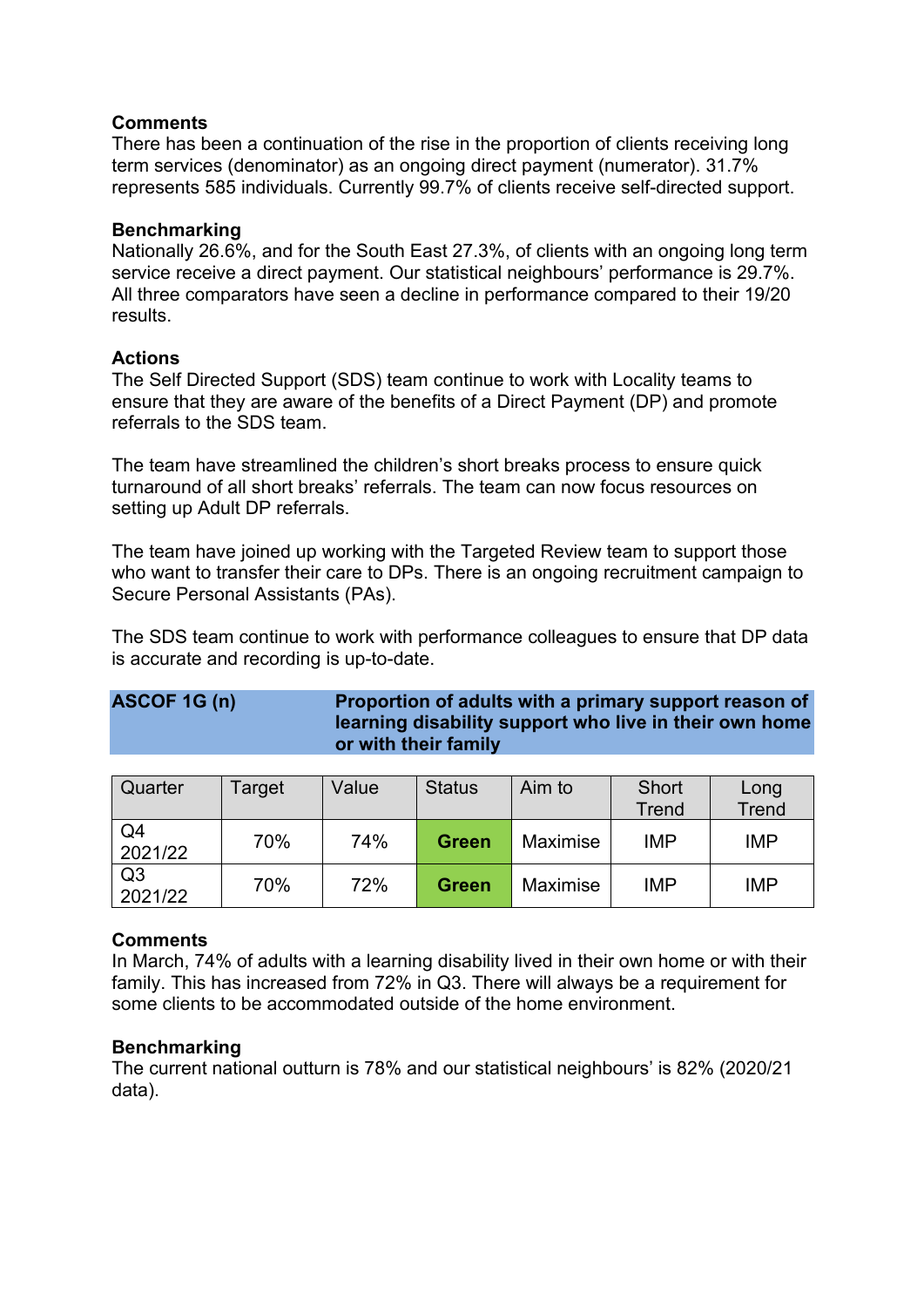| <b>ASCOF 2A(1)</b> | Permanent admissions to care homes per 100,000 |
|--------------------|------------------------------------------------|
|                    | $pop - 18-64$                                  |

| Annual            | Target | Value | <b>Status</b> | Aim to          | Short<br>Trend | Long<br>Trend |
|-------------------|--------|-------|---------------|-----------------|----------------|---------------|
| 2021/22<br>annual | 14     | 14.8  | Red           | <b>Minimise</b> | IMP            | <b>IMP</b>    |

Please note this measure is reporting the full year figure as opposed to the quarterly outturn. For the full year there have been 25 admissions, a rate of 14.8 – cumulatively, this figure is more than the target of 14 per 100,000. It is possible that the number of admissions will rise due to late inputting, however the current position represents an improvement on last year.

# **Benchmarking**

Nationally the benchmark is 13.3 per 100,000 for the full year. This is just under 3.4 per 100,000 for each quarter and for our statistical neighbours the figure is 15.6 (3.9 per 100,000).

#### **Actions**

The service has seen an increase in the number of individuals with higher levels of need. We continue to work with our commissioning colleagues to identify and commission further appropriate alternative forms of accommodation with a view to ensuring that the numbers requiring care home admissions is as low as possible.

| <b>ASCOF 2A(2)</b> | Permanent admissions to care homes, per 100,000 |
|--------------------|-------------------------------------------------|
|                    | $pop - 65+$                                     |

| Annual  | Target | Value | <b>Status</b> | Aim to          | Short<br>Trend | Long<br>Trend |
|---------|--------|-------|---------------|-----------------|----------------|---------------|
| 2021/22 | 618    | 574.2 | <b>Green</b>  | <b>Minimise</b> | DET            | DET           |
| 2020/21 | 618    | 463.7 | <b>Green</b>  | <b>Minimise</b> | <b>IMP</b>     | <b>IMP</b>    |

# **Comments**

There have been 260 admissions so far this year. Whilst this figure and the rate per 100,000 population is lower than target, retrospective inputting may raise this figure. The target rate allows for 285 admissions in total.

Whilst a low number of admissions to care homes is a positive, this may in part be due to the impact of Covid19 as many families chose to continue to care for their loved ones at home to avoid admission to care. In addition, the challenges in the care sector have led to a longer period of time waiting for care in a residential setting.

# **Benchmarking**

The National rate of admissions is 498.2. This equates to 124.5 per quarter. Our statistical neighbours' 2019/20 outturn is 620.8 (155.2 per quarter).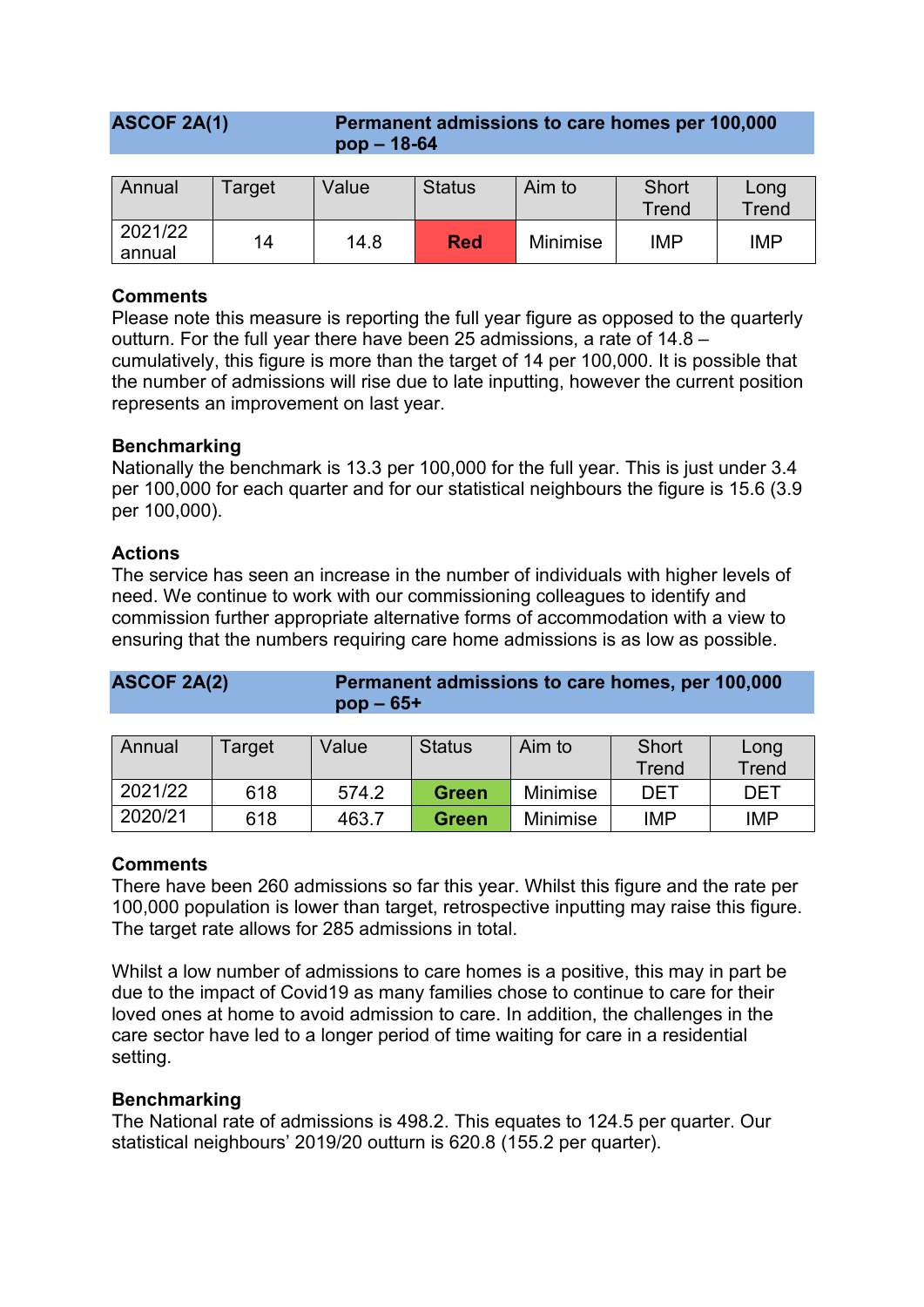# **Actions**

There is currently a backlog in the recording of permanent placements which is impacting the figures. The service is currently recruiting an administrator to support the Brokerage team to process all recording of placements in a timely manner.

# **ASCOF 2Cii Delayed transfers of care from hospital and those which are attributable to adult social care, per 100,000 population**

| Quarter                   | Target | Value                           | <b>Status</b> | Aim to          | <b>Short</b><br><b>Trend</b> | Long<br><b>Trend</b> |
|---------------------------|--------|---------------------------------|---------------|-----------------|------------------------------|----------------------|
| Q4<br>2021/22             | 4.1    | <b>NA</b><br>due to<br>pandemic | <b>NA</b>     | Minimise        | <b>NA</b>                    | <b>NA</b>            |
| Q <sub>3</sub><br>2021/22 | 4.1    | <b>NA</b><br>due to<br>pandemic | <b>NA</b>     | <b>Minimise</b> | <b>NA</b>                    | <b>NA</b>            |

# **Comments**

Data collection has been suspended by central government.

# **Social Isolation**

In Q4, three social isolation training modules were delivered with 34 delegates attending in total. Four Connect 5 Sessions were delivered with 33 delegates attending in total. The social isolation project officer represented the Public Health team at a number of events including the Medway Social Prescribing networking event, the Kent Muslim Welfare Associated awards evening, the Franklin Road Gurdwara event, the Medway Together and the Military Covenant meeting. Mapping activities for young people continues and links were made with 10 organisations. A contribution of content for 'Time to Talk' Day in February 2022 was provided.

Overall, 19 referrals were received for the social prescribing service in Q4 (2021/22 total – 101) and 150 delegates were trained (2021/22 total – 409). In total, 78% of clients reported an improvement on being less isolated via the Office of National Statistics (ONS) scale for loneliness score. There had also been an increase of 10% in the proportion of clients reporting an improvement since the last quarter. The 'Better Connected' digital community chest fund has opened for applications. The tablet loan scheme went live in March 2022 which offers people the opportunity to access digital activity. The Social Prescribing Networking event was held at Mid Kent College to mark National Social Prescribing Week. It was a huge success with 22 organisations represented and over 90 people attended on the morning. Councillor Brake was interviewed on BBC Radio Kent in relation to social prescribing. The Kent and Medway social prescribing directory of services soft launched in March 2022.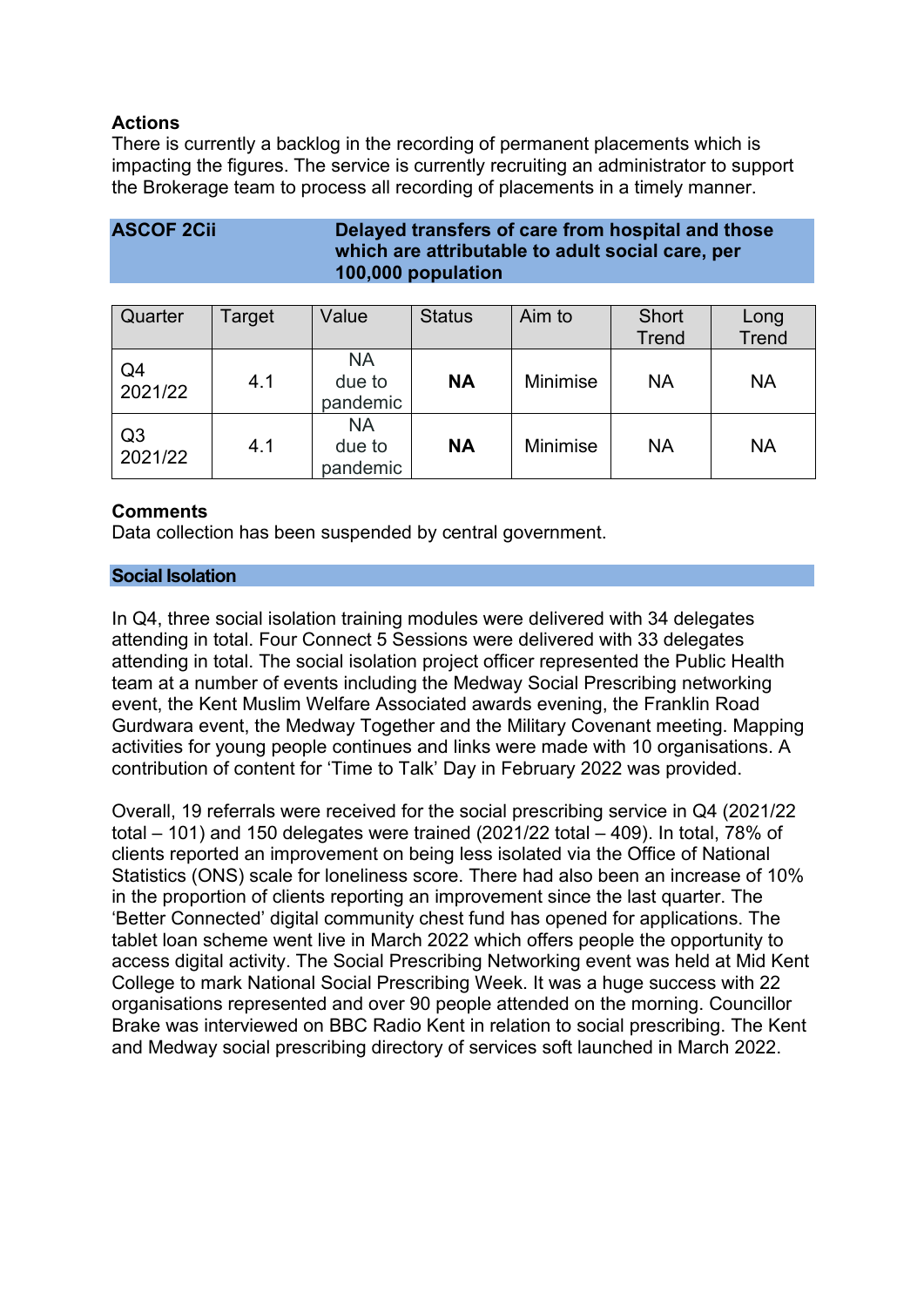# **Council Plan Outcome: All children achieving their potential in schools**

# **Programme: Raising aspiration and ambition**

# **Council Plan measures**

**CA13 The percentage of children permanently excluded from school (upheld only)**

| Quarter                   | Target | Value | <b>Status</b> | Aim to   | Short<br><b>Trend</b> | Long<br><b>Trend</b> |
|---------------------------|--------|-------|---------------|----------|-----------------------|----------------------|
| Q4<br>2021/22             | 0.02%  | 0.02% | <b>Green</b>  | Minimise | DET                   | <b>DET</b>           |
| Q <sub>3</sub><br>2021/22 | 0.01%  | 0.01% | <b>Green</b>  | Minimise | <b>STATIC</b>         | <b>DET</b>           |

# **Comments**

Please note, the annual target of 0.06% is apportioned across each quarter.

There have been nine upheld exclusions this quarter; all of these were from secondary schools. So far, this academic year there have been 15 permanent exclusions.

Of the 47 processes started this academic year, 18 have been retracted and 13 are awaiting an outcome.

# **Benchmarking**

Nationally the rate of permanent exclusions is 0.06% (2019-20).

# **Actions**

The Inclusion team engaged with all pupils who were excluded and those known to the service for being at risk of exclusion. More face-to-face meetings are now taking place in our schools since the Covid19 restrictions have been lifted. Virtual meetings continue to be offered, including telephone and email to support. These meetings offer inclusion advice and guidance regarding learners whose behaviour could lead to an exclusion. The School Support Group (SSG) continues to run virtually, offering swift contact with a range of service leads from multi-agencies. The support group was accessed by both primary and secondary schools.

| <b>CASEIKS4 Ofsted</b> | Partnership measure: Percentage of all Secondary |
|------------------------|--------------------------------------------------|
|                        | Schools judged good or better                    |

| Quarter                   | Target | Value | <b>Status</b> | Aim to   | Short         | Long          |
|---------------------------|--------|-------|---------------|----------|---------------|---------------|
|                           |        |       |               |          | <b>Trend</b>  | <b>Trend</b>  |
| Q4<br>2021/22             | 85%    | 94.4% | <b>Green</b>  | Maximise | <b>STATIC</b> | <b>STATIC</b> |
| Q <sub>3</sub><br>2021/22 | 85%    | 94.4% | <b>Green</b>  | Maximise | <b>STATIC</b> | <b>STATIC</b> |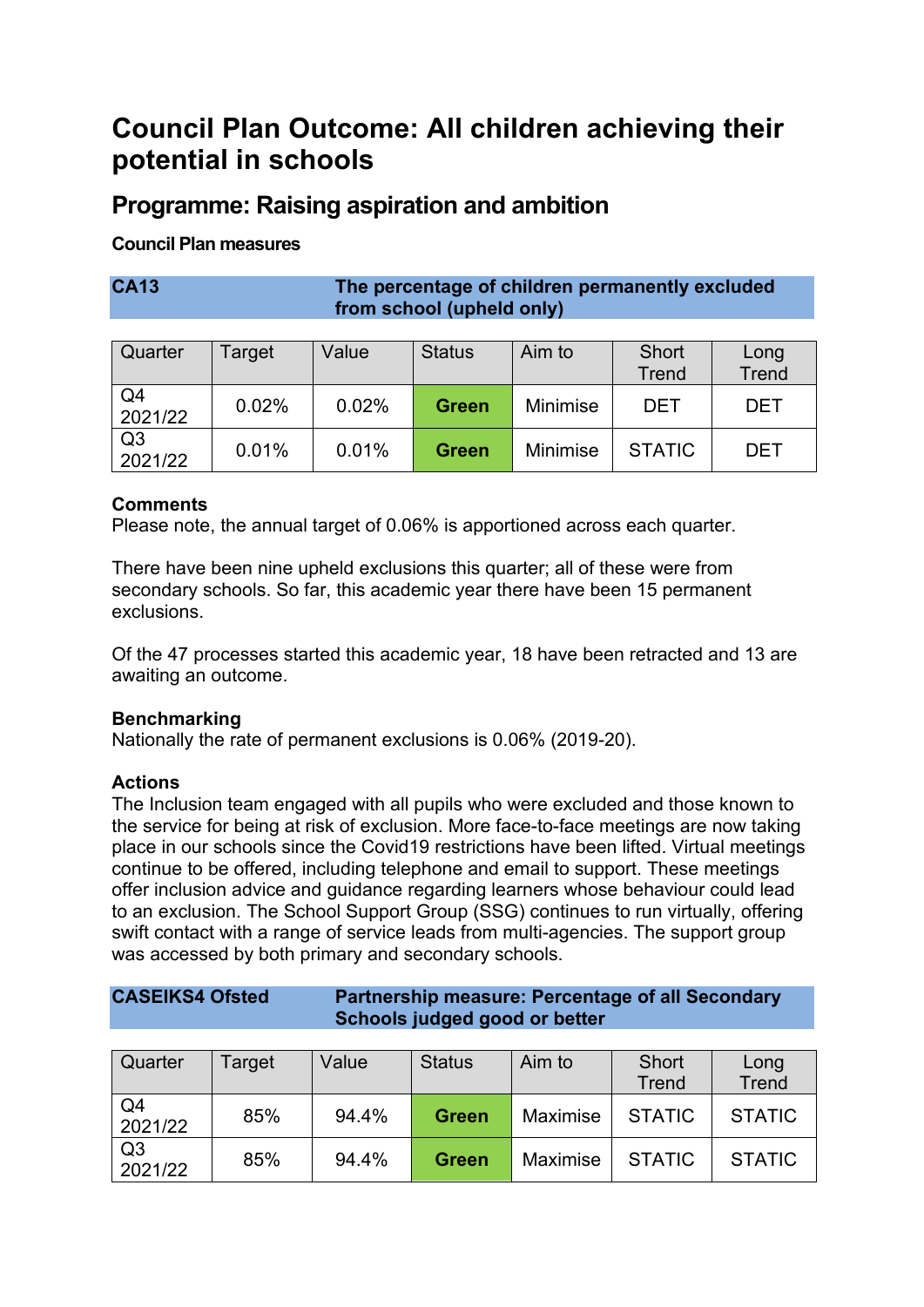Of the 18 secondary schools in Medway, four are classed as 'Outstanding', 13 are 'Good' and one is 'Inadequate'. This means that 17 of 18 are good or better. The inadequate judgment applies to the Waterfront University Technical College (UTC) from its time as Medway UTC.

#### **Benchmarking**

Nationally this figure is 78% and the South East currently has 88% of schools graded good or better.

#### **Actions**

There have been no new inspections this quarter.

| <b>CASEISPEC Ofsted</b> | The percentage of special schools in Medway judged |
|-------------------------|----------------------------------------------------|
|                         | to be good or better                               |

| Quarter                   | Target | Value | <b>Status</b> | Aim to   | Short<br><b>Trend</b> | Long<br><b>Trend</b> |
|---------------------------|--------|-------|---------------|----------|-----------------------|----------------------|
| Q <sub>4</sub><br>2021/22 | 90%    | 100%  | <b>Green</b>  | Maximise | <b>STATIC</b>         | <b>STATIC</b>        |
| Q <sub>3</sub><br>2021/22 | 90%    | 100%  | <b>Green</b>  | Maximise | <b>STATIC</b>         | <b>STATIC</b>        |

# **Comments**

There have been no changes to Ofsted ratings this quarter.

# **EDU3(b) The percentage of children who were persistently absent from school**

| Quarter                   | Target | Value | <b>Status</b> | Aim to          | Short<br>Trend | Long<br><b>Trend</b> |
|---------------------------|--------|-------|---------------|-----------------|----------------|----------------------|
| Q <sub>4</sub><br>2021/22 | 11.4%  | 13.4% | <b>Red</b>    | <b>Minimise</b> | <b>IMP</b>     | <b>IMP</b>           |
| Q <sub>3</sub><br>2021/22 | 11.4%  | 20.2% | <b>Red</b>    | <b>Minimise</b> | <b>STATIC</b>  | DET                  |

# **Comments**

The term 1-6 information for the 2020-21 academic year has now been published. Medway had a rate of 13.4%, an increase on the last published return of 2018-19 which was 11.4%. However, the position improved against the term 1-4 outturn, by 6.8 percentage points. This has been driven by a fall in persistent absence (PA) rates in secondary schools and may also be attributable to the changes in Covid19 protocols.

Secondary school rates of PA were 16.3%, compared to the term 1-4 rate of 23.7%. Primary rates have risen from 10% (terms 1-4) to 10.3%.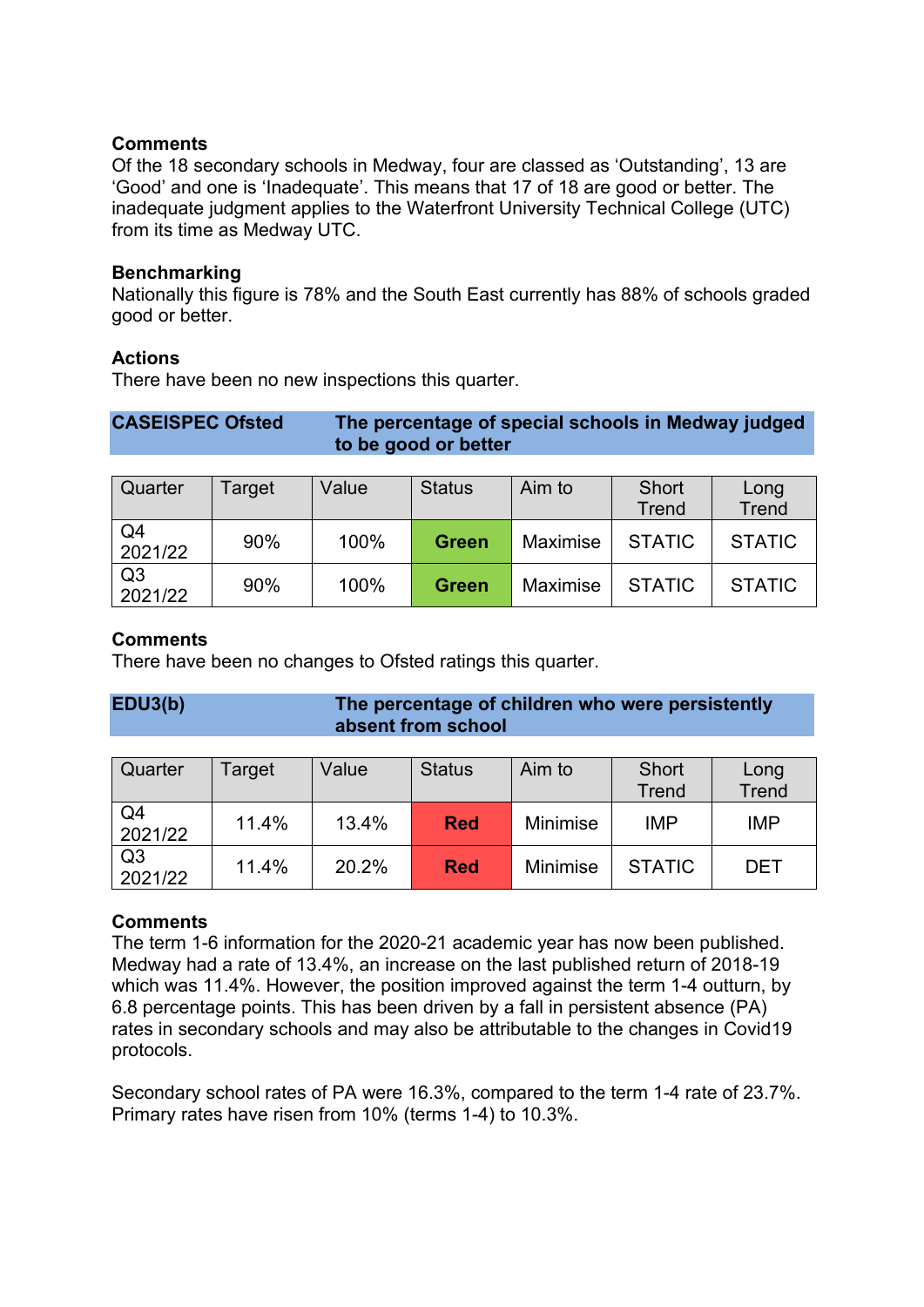# **Benchmarking**

The latest National persistent absence rate is 12.1% - this is 1.3 percentage points better than Medway. National primary rates are 8.8% - this is 1.5 percentage points better than Medway. National secondary rates are 14.8% - this is also 1.5 percentage points better than Medway.

# **Actions**

All schools have been written to if their persistent absence is worse than the national rate. Support and guidance have been offered to address their persistent absence. This offer is not dependent upon purchasing the Attendance and Advisory service. Attendance and persistent absence data is shared with the Regional Schools Commissioner's team. A focused working group, reporting through the MEPG, is being established by school effectiveness. The working group is looking at persistent absence and potential strategies to improve this figure.

# **OfstedPrimMnt The percentage of Maintained primary schools in Medway judged to be good or better**

| Quarter                   | Target | Value | <b>Status</b> | Aim to   | Short<br>Trend | Long<br><b>Trend</b> |
|---------------------------|--------|-------|---------------|----------|----------------|----------------------|
| Q4<br>2021/22             | 93%    | 96%   | <b>Green</b>  | Maximise | <b>STATIC</b>  | <b>STATIC</b>        |
| Q <sub>3</sub><br>2021/22 | 93%    | 96%   | <b>Green</b>  | Maximise | <b>STATIC</b>  | <b>STATIC</b>        |

# **Comments**

24 out of 25 local authority (LA) maintained primary schools are rated good or better, with four graded 'Outstanding' and one 'Requires Improvement'. There have been no changes to Ofsted ratings this quarter.

# **SE KS2 The percentage of children who the required standard or above in Reading, Writing and Mathematics at KS2**

| Annual  | Target | Value                                                                                  | <b>Status</b> | Aim to          | <b>Short</b><br><b>Trend</b> | Long<br><b>Trend</b> |
|---------|--------|----------------------------------------------------------------------------------------|---------------|-----------------|------------------------------|----------------------|
| 2020/21 | 65.0%  | <b>NA</b><br>20/21<br>academic<br>year data<br>not<br>available<br>due to<br>pandemic. | <b>NA</b>     | <b>Maximise</b> | <b>NA</b>                    | <b>NA</b>            |
| 2019/20 | 65.0%  | <b>NA</b>                                                                              | <b>NA</b>     | Maximise        | <b>NA</b>                    | <b>NA</b>            |

# **Comments**

Due to Covid 19 there will be no Key Stage 2 (KS2) data for the 20-21 academic year.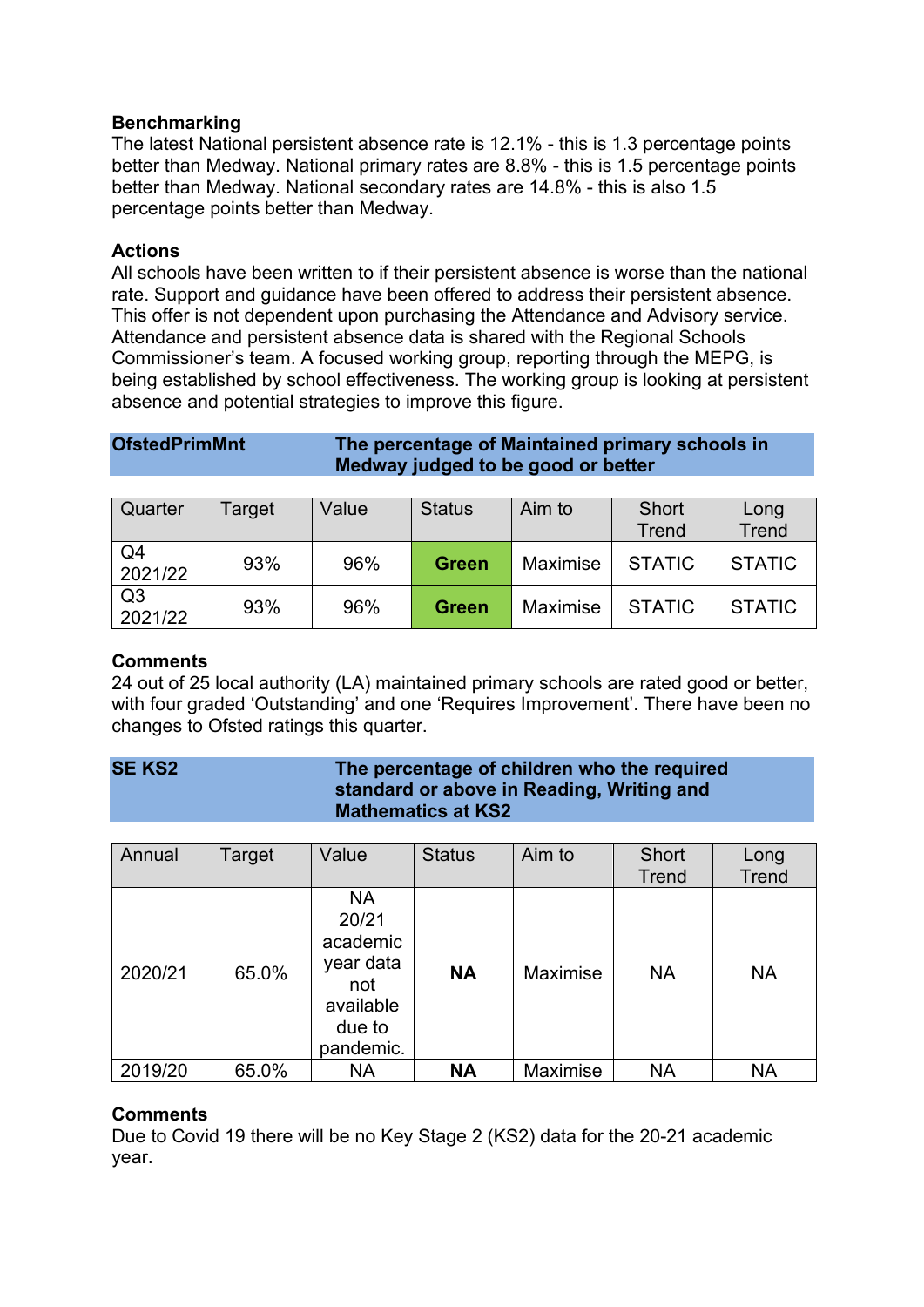# **Actions**

In order to ensure that as many learners as possible secure their potential in reading, writing and mathematics, in the absence of national testing, School Effectiveness officers have:

- Continued to work with the Medway Education Leaders Association (MELA) to ensure that strategic priorities are shared and are used to drive targets for improvement in all schools.
- Identified four key priorities to improve the teaching of reading across Medway, focusing upon maximising the attainment of reading for all learners through a shared, system leadership approach:
	- ▶ P1 Special Educational Needs and Disabilities (SEND) readers in Years 5 and 6
	- $\triangleright$  P2 Maximising parental engagement
	- P3 'Unsticking Stuck readers'
	- $\triangleright$  P4 Building rich vocabulary schools.
- Provided training on key areas of assessment.

# **SE KS2Mnt The percentage of children who achieve the required standard or above in Reading, Writing and Mathematics at KS2 in Maintained Schools Only**

| Annual  | Target | Value                                                                                  | <b>Status</b> | Aim to   | <b>Short</b><br>Trend | Long<br><b>Trend</b> |
|---------|--------|----------------------------------------------------------------------------------------|---------------|----------|-----------------------|----------------------|
| 2020/21 | 65%    | <b>NA</b><br>20/21<br>academic<br>year data<br>not<br>available<br>due to<br>pandemic. | <b>NA</b>     | Maximise | <b>NA</b>             | <b>NA</b>            |
| 2019/20 | 65%    | <b>NA</b>                                                                              | <b>NA</b>     | Maximise | <b>NA</b>             | <b>NA</b>            |

# **Comments**

Due to Covid19 there will be no Key Stage 2 (KS2) data for the 20-21 academic year.

# **Actions**

In addition to the actions shown in measure SE KS2 above for all schools, School Effectiveness officers have:

- Visited all maintained schools, and in partnership with headteachers have reviewed the risk rating of the schools.
- Met with senior leaders and probed the effectiveness of teaching and learning provision, particularly reading.